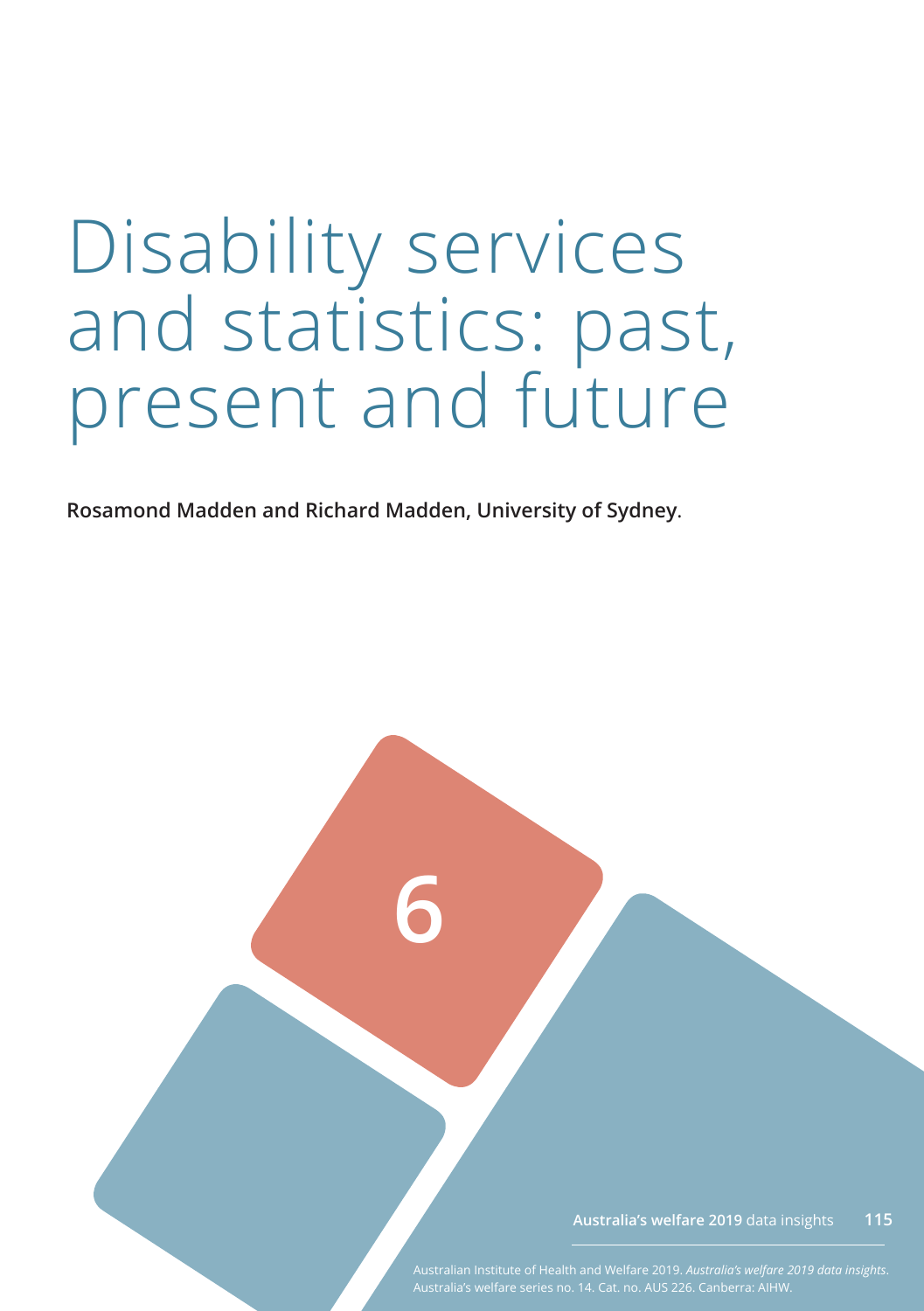For almost 3 decades the AIHW, alongside the Australian Bureau of Statistics (ABS), has been a key information provider for change and reform processes in the Australian disability services system. Ideas about disability itself and about the nature of appropriate supports have been driven chiefly by the efforts of people with disabilities and their advocates and families. These efforts have been strengthened by international advocacy and the work of international organisations such as the United Nations. Policymakers and service providers have engaged with people with disability to change the Australian system. With these changes and in line with new philosophies, national data collections have been developed in collaboration with those driving and implementing change. In turn, improved data and statistics have enabled policies to be reviewed, refined and improved. While there is scope for more improvement to data on disability in Australia, the cooperation among all interested parties provides a model for statistical collaboration resulting in an information base for major social reforms. This collaborative interplay of ideas, national policy development and national data is chronicled in this article. It is informative to reflect on these practices at a time of significant change in the disability services and data landscape.

# **The interplay of ideas, policy and national data over time**

This first and major section of this article outlines the history of disability services and data in Australia. The parallel and interactive developments in ideas, policy and data are chronicled in Table 6.1, with headings indicating the major stages across the decades. The table provides details which can be read alongside this section. It is largely based on analysis of AIHW's biennial *Australia's welfare* reports from 1993. Other references are cited where relevant and a full list of sources are provided in the reference list.

Later sections look forward briefly to what might come next.

## **Foundations**

From the 19th century through to the mid-20th century, there was a significant evolution in ideas about disability and the people involved. Exclusionary attitudes and services that failed to acknowledge people's rights began to give way to recognition of people's needs and the beginnings of rehabilitation, support services and income support provision (AIHW 1993: chapters 1 and 6). By the early 20th century, there was growing recognition in Australia of the needs of war veterans and those injured in industrial accidents, with a related querying of the previous institutional and charity models of service.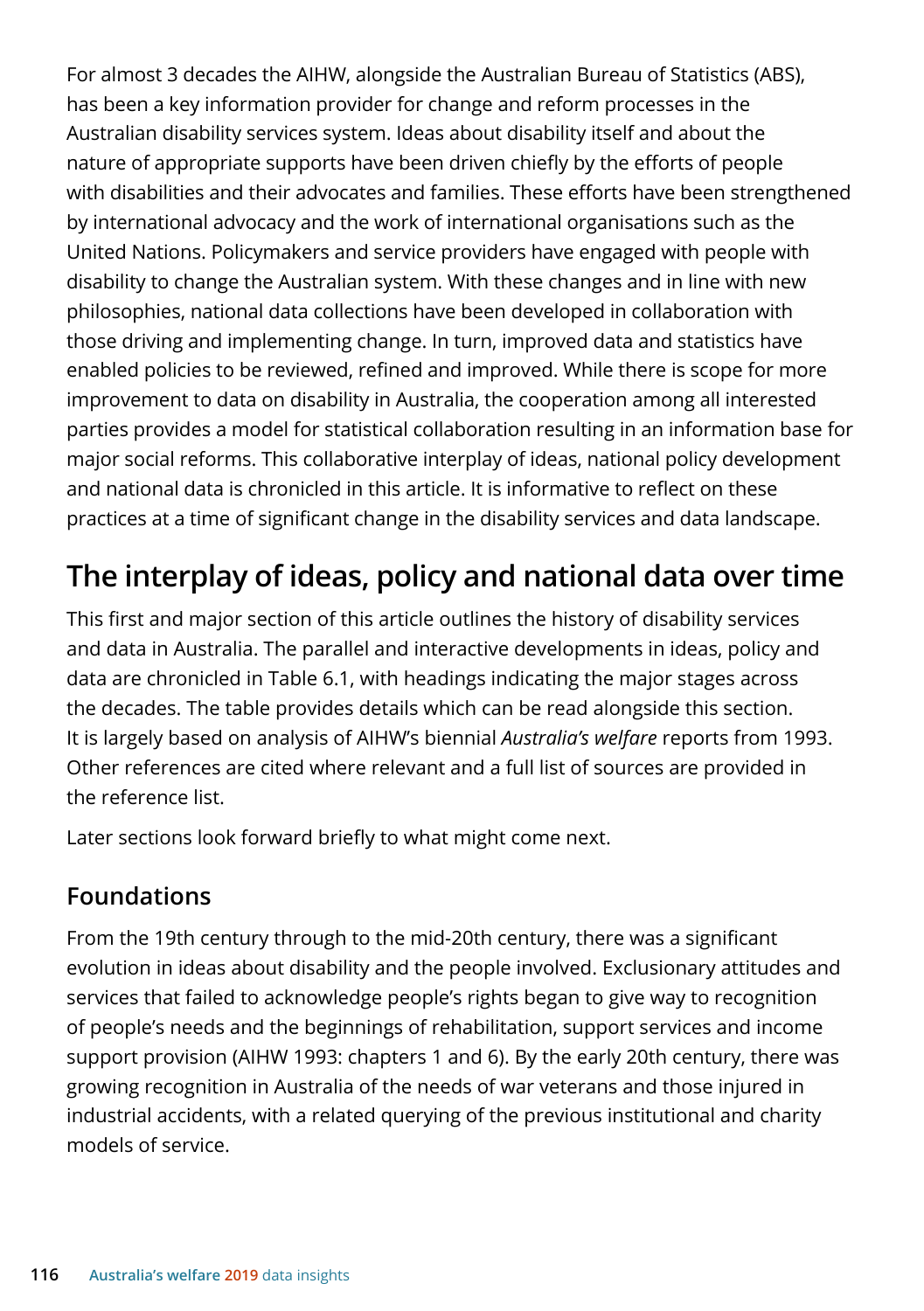By the mid-20th century and the end of World War 2, support for people with disability was increasingly accepted as a social responsibility. There was acceptance of the need for educational, vocational and community support for people with disability. In 1948, the Commonwealth Rehabilitation Service was formally founded. A focus on community service provision continued to grow. Parents began to organise around children's needs, increasingly reluctant to leave them in poorly resourced institutions, and founding a range of disability-specific organisations. Sheltered workshops were established by voluntary organisations, often disability-specific, sometimes with nearby accommodation—a congregate model criticised and dismantled in following decades. Education for children with sensory, intellectual and physical disabilities tended to be provided by charities. Advocacy groups, including the predecessor of the National Council on Intellectual Disability, were established in the late 1950s to represent consumers, families and community members.

## **Human rights and the voices of people with disability**

Human rights and consumer power were the catalysts for change in the 1960s and 1970s. International rights instruments were agreed and supported by Australia. Service providers began consciously to follow philosophies acknowledging the rights of people with disability to lead lives like those of all people generally and to exercise choice in doing so. Governments legislated to acknowledge their responsibilities to fund an array of services (see Table 6.1).

In 1976, the United Nations declared 1981 to be the International Year of Disabled Persons, with its themes of 'full participation' and 'equality'. Drawing on these themes, consultative mechanisms became a feature of the policy landscape, and influential representative and advocacy groups formed and participated in advisory committees. Community-based programs were developed and new Commonwealth legislation in 1986 changed the landscape for disability services. Data on services were limited at that time; however, new population survey-based data made people with disability 'visible', comparing their experiences with the rest of the population. The ABS Survey of Disability, Ageing and Carers (SDAC) has proved to be a valuable resource over all decades since its beginning in 1981.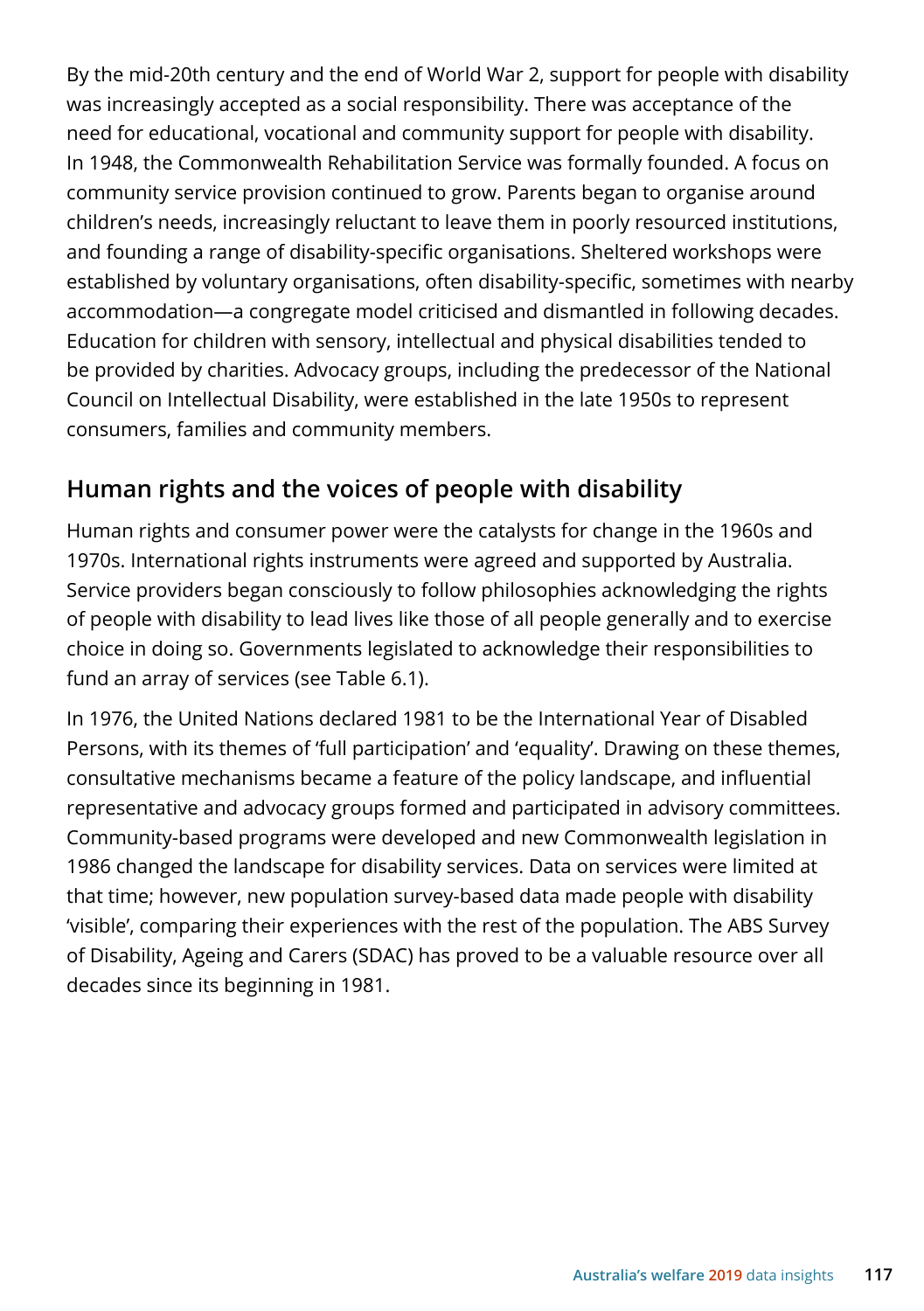| Data (especially on support services)<br>Australian policy, services and assistance<br>Ideas/philosophy/focus | Services) established to represent NGOs.<br>sheltered employment, accommodation<br>Governments accept responsibility for<br>1974: Handicapped Persons Assistance<br>1977: Royal Commission into Human<br>Act 1974 replaces a previous array of<br>ACROD, and then National Disability<br>Governments and NGOs together<br>Rehabilitation of the Disabled (later<br>legislation for subsidising a variety<br>voluntary organisations providing<br>Commonwealth funds grants to<br>1963: Australian Council for the<br>of services-training, therapy,<br>community service provision.<br>and children's assistance.<br>rehabilitation, support.<br>Relationships.<br>everyday lives (for example, Nirje 1980).<br>same opportunities and rights available<br>Normalisation' principles spread from<br>of the conditions and patterns of their<br>Consumer power and human rights<br>ive a life as<br>e in terms<br>cess to the<br>1975: United Nations Declaration on<br>5 United<br>Scandinavia: providing people with<br>Nations Declaration of the Rights<br>of Disabled Persons; people with<br>Rights of Disabled Persons.<br>Australia a signatory to 197<br>disabilities should have acc<br>close to 'normal' as possibl<br>disability opportunities to |
|---------------------------------------------------------------------------------------------------------------|--------------------------------------------------------------------------------------------------------------------------------------------------------------------------------------------------------------------------------------------------------------------------------------------------------------------------------------------------------------------------------------------------------------------------------------------------------------------------------------------------------------------------------------------------------------------------------------------------------------------------------------------------------------------------------------------------------------------------------------------------------------------------------------------------------------------------------------------------------------------------------------------------------------------------------------------------------------------------------------------------------------------------------------------------------------------------------------------------------------------------------------------------------------------------------------------------------------------------------------------------------------|
|                                                                                                               | to all citizens.<br>(AIHW 1993)<br>1960s-<br>1970s                                                                                                                                                                                                                                                                                                                                                                                                                                                                                                                                                                                                                                                                                                                                                                                                                                                                                                                                                                                                                                                                                                                                                                                                           |

continued *continued*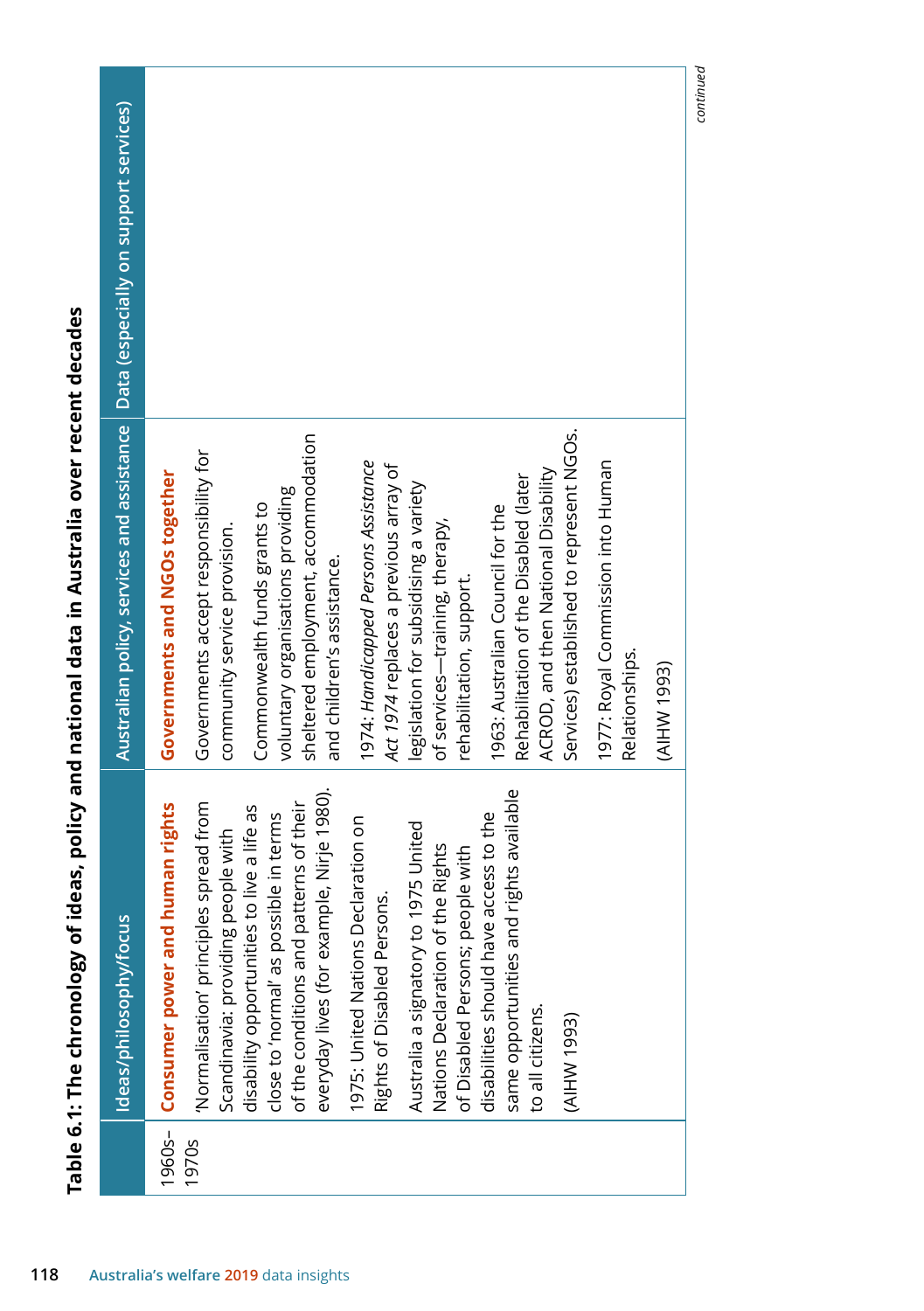|                        | Australian policy, services and assistance   Data (especially on support services)                                                                                                                                                                                                                                                                                                                                                                                                                                                                                                     |                                                                                                                                                                                                                                                                                                                                                                                                                                                                                                                                                                                                                                                                                                                                                                 |
|------------------------|----------------------------------------------------------------------------------------------------------------------------------------------------------------------------------------------------------------------------------------------------------------------------------------------------------------------------------------------------------------------------------------------------------------------------------------------------------------------------------------------------------------------------------------------------------------------------------------|-----------------------------------------------------------------------------------------------------------------------------------------------------------------------------------------------------------------------------------------------------------------------------------------------------------------------------------------------------------------------------------------------------------------------------------------------------------------------------------------------------------------------------------------------------------------------------------------------------------------------------------------------------------------------------------------------------------------------------------------------------------------|
| resis 1981             | program for older people, and younger<br>Integration' and de-institutionalisation<br>Handicapped Persons Assistance Act).<br>outcomes, community-based services<br>1983: Disability Advisory Council of<br>Australia established-consumers<br>1985: Home and Community Care<br>commences-focus on consumer<br>and others to advise responsible<br>1986: Disability Services Act 1986<br>gather pace across health and<br>New policies and structures<br>community services sectors.<br>(follows review of the 1974<br>Commonwealth minister.<br>people with disability.<br>(AIHW 1993) | • 11,000 people in sheltered employment<br>legislation, providing a new collaborative<br>disability prevalence estimates; data on<br>model for national data development,<br>figures (on persons funded under the<br>Handicapped Persons Assistance Act)<br>assistance with activities, with related<br>on people's difficulties and needs for<br>published (ABS 1981). Provides data<br>1986: Commonwealth government<br>1987: Australian Institute of Health<br>established under Commonwealth<br>. 11,000 people in training centres<br>1981: First ABS disability survey<br>Disability data beginnings<br>· 7,000 people in residential<br>carers and care provision.<br>sharing and publication.<br>report more than:<br>accommodation<br>(AIHW 1993:269). |
|                        |                                                                                                                                                                                                                                                                                                                                                                                                                                                                                                                                                                                        | continued                                                                                                                                                                                                                                                                                                                                                                                                                                                                                                                                                                                                                                                                                                                                                       |
| Ideas/philosophy/focus | Representation and consultation more<br>achieve 'integration'. Increased role for<br>Year of Disabled Persons-themes of<br>Commonwealth in funding and policy<br>1983: Disabled Peoples' International<br>1981: United Nations International<br>Recognition of responsibilities of a<br>range of government programs to<br>Participation, representation,<br>'full participation' and 'equality'.<br>established in Australia (ger                                                                                                                                                     |                                                                                                                                                                                                                                                                                                                                                                                                                                                                                                                                                                                                                                                                                                                                                                 |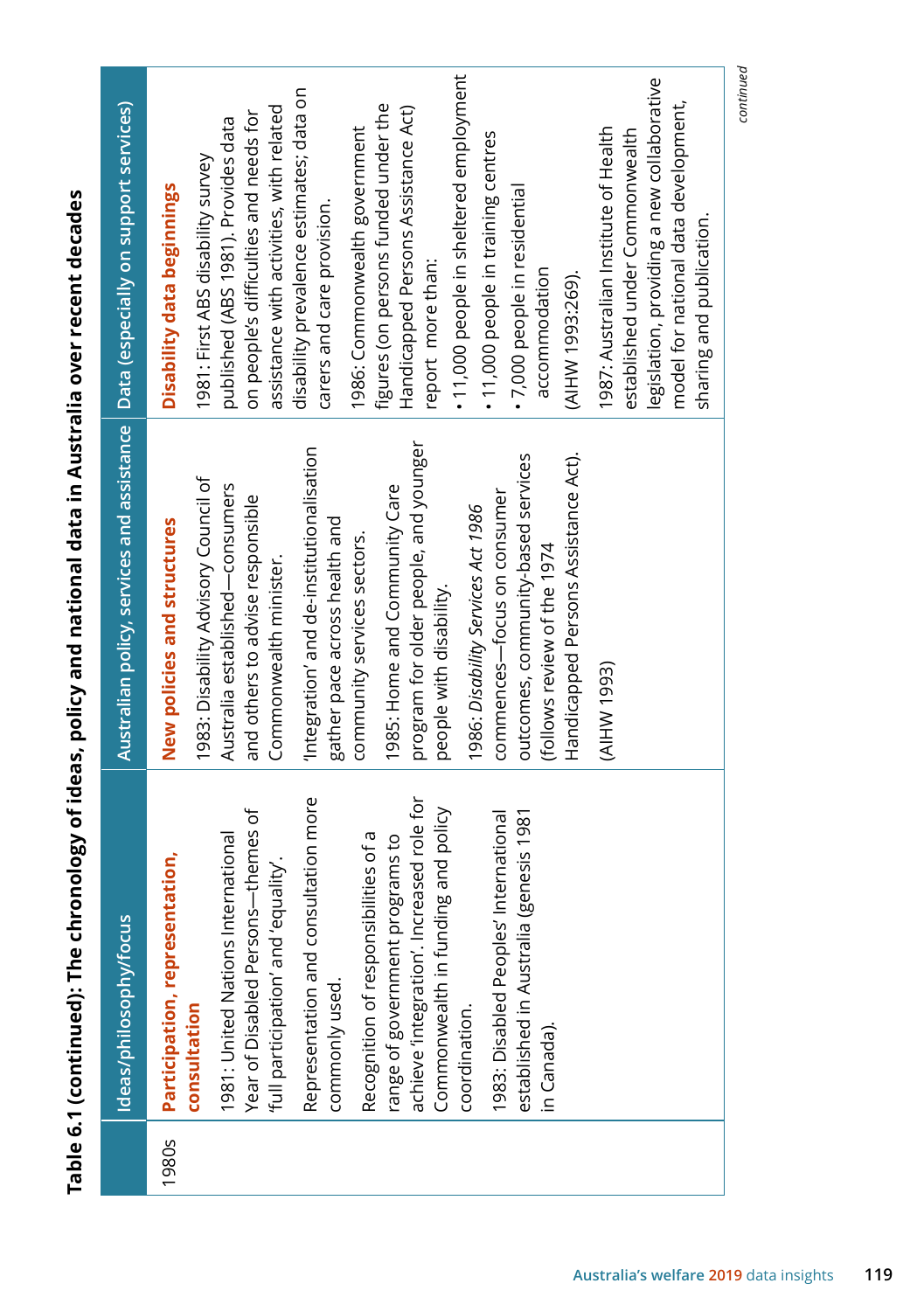|       | Ideas/philosophy/focus                                                                                                                                                                                                                                                                                                                                                                                                                                                                                                                                                    | Australian policy, services and assistance                                                                                                                                                                                                                                                                                                                                                                                                                                                                                                                                                                                                                                                                                                                                                                                                                                                                                                                                     | Data (especially on support services)                                                                                                                                                                                                                                                                                                                                                                                                                                                                                                                                                                                                                                                                                                                                                                                                                      |
|-------|---------------------------------------------------------------------------------------------------------------------------------------------------------------------------------------------------------------------------------------------------------------------------------------------------------------------------------------------------------------------------------------------------------------------------------------------------------------------------------------------------------------------------------------------------------------------------|--------------------------------------------------------------------------------------------------------------------------------------------------------------------------------------------------------------------------------------------------------------------------------------------------------------------------------------------------------------------------------------------------------------------------------------------------------------------------------------------------------------------------------------------------------------------------------------------------------------------------------------------------------------------------------------------------------------------------------------------------------------------------------------------------------------------------------------------------------------------------------------------------------------------------------------------------------------------------------|------------------------------------------------------------------------------------------------------------------------------------------------------------------------------------------------------------------------------------------------------------------------------------------------------------------------------------------------------------------------------------------------------------------------------------------------------------------------------------------------------------------------------------------------------------------------------------------------------------------------------------------------------------------------------------------------------------------------------------------------------------------------------------------------------------------------------------------------------------|
| 1990s | 1996: National Disability Advisory group<br>1997a:290).<br>1992: Disability Discrimination Act 1992<br>actions to<br>people with disability, families, carers<br>Governments seek to reduce role in<br>direct community service provision,<br>provides link between government,<br>disability, removing 'handicap' and<br>New international definitions for<br>with purchaser/provider models<br><b>2086</b><br>operationalise ideals of 1<br>using 'participation' (AIHW<br>Legislation, agreements,<br>ntroduced (AIHW 1997a).<br>and service providers.<br>introduced. | development work ultimately leading to ICF<br>evaluation of national programs hampered<br>responsible for employment services, states<br>national data consistency and international<br>and other services. Agreement to exchange<br>as part of 'welfare services and assistance'.<br>and territories for accommodation support<br>Office of Disability 1994; Senate Standing<br>funding and administrative arrangements<br>reporting nationally on disability services<br>Committee on Community Affairs 1992).<br>among 9 jurisdictions; Commonwealth<br>becomes AIHW with responsibility for<br>AIHW establishes group to advise on<br>program evaluation (AIHW 1993:326).<br>1991: CSDA introduced-rationalises<br>Lack of relatable data for policy<br>data for planning purposes, national<br>1992: Australian Institute of Health<br>Major reports found planning and<br>(for example, Baume & Kay 1995;<br>by lack of relatable data sources<br>(Madden & Hogan 1997). | Breadth of disability data recognised-<br>expenditure estimated as \$932 million<br>Population data and carer data included<br>AIHW begins collaborative development<br>as informal assistance (AIHW 1993:300).<br>of national minimum data set for CSDA<br>terminology may change more rapidly.<br>consistent definitions, while policy and<br>disability support, mainstream, as well<br>policy-relevant data on agreed, stable,<br>government (state/Commonwealth)<br>concepts and challenges of designing<br>service user data available only for<br>services: income support, specialist<br>AIHW recognises scope of relevant<br>Commonwealth-funded services<br>in 1993 and thereafter. Discusses<br>services. Service-based 'snapshot'<br>Data were limited in 1993:<br>(AIHW 1993:308-9).<br>new collaborations<br>(AIHW 1993: 304)<br>collection. |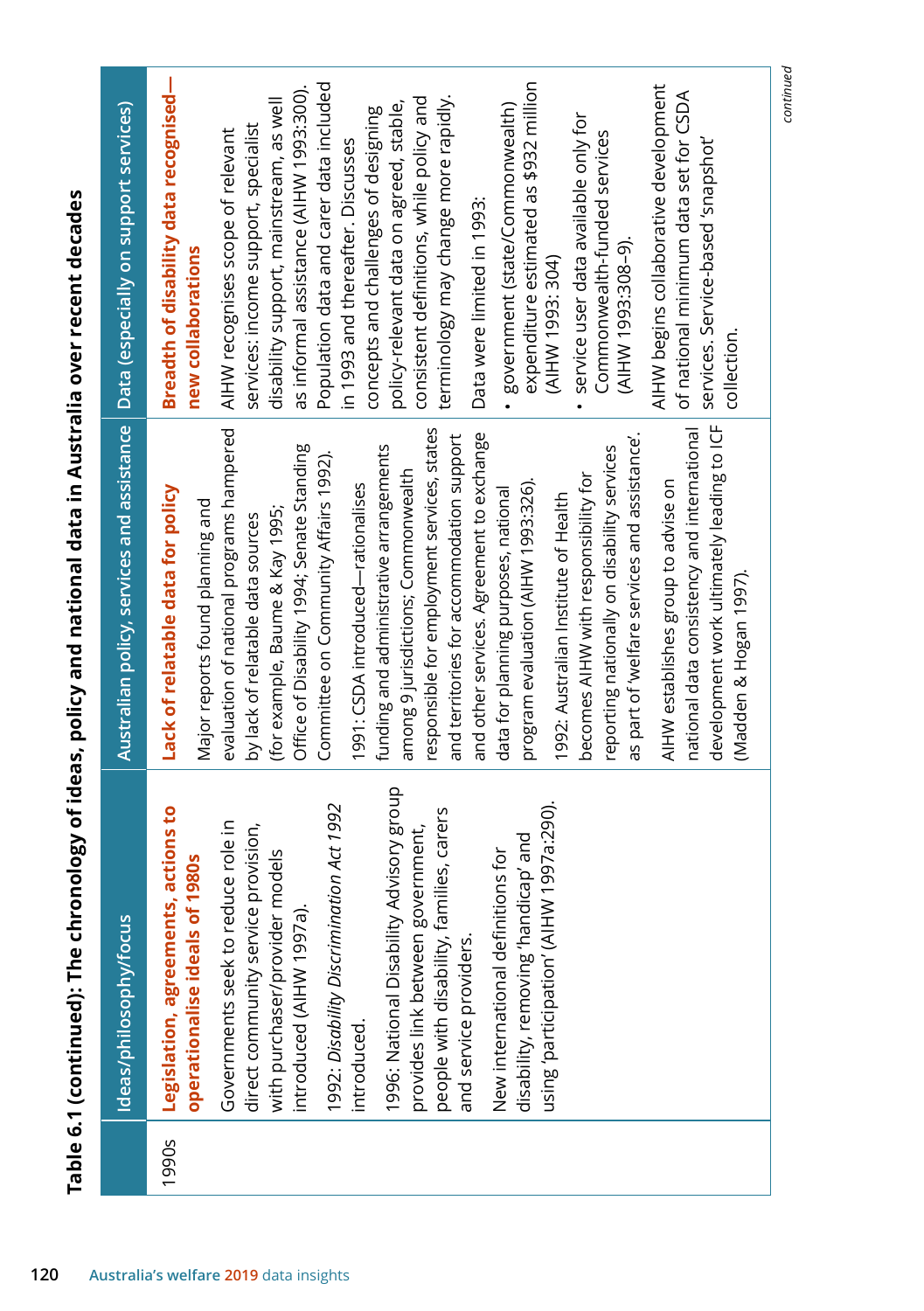| Data (especially on support services)      | Breadth of disability data recognised-<br>new collaborations (continued) | (incomplete) published (AIHW 1995:267-<br>74) — numbers of services and service<br>types and a range of consumer data.<br>New data: pilot CSDA MDS data | MDS data show improving completeness<br>and data quality (AIHW 1997a, 1999).<br>receiving services on a snapshot day<br>69,198 CSDA recipients recorded as       | in 1998 (AIHW 1999:237)—consumers<br>and their disability 'type', need for     | service provision (approx. 74% in 1998<br>support, age, sex, Indigenous origin.<br>Predominance of non-government<br>(4,557 of 6,174) (AIHW 1999:237).             | on CSDA services totalled \$1.868 billion<br>Australian governments' expenditure<br>in 1997-98 (AIHW 1999:236)         | AIHW biennial Australia's welfare reports<br>provide more analysis of population | 65 (12.5% and rates of 4% for 'severe'<br>restriction) (AIHW 1999:216), analysis<br>disability among people aged under<br>data. In addition to prevalence of | includes prevalence of major disability<br>groups, 'outcomes' (income, time use,<br>employment, education); also discuss |  |
|--------------------------------------------|--------------------------------------------------------------------------|---------------------------------------------------------------------------------------------------------------------------------------------------------|------------------------------------------------------------------------------------------------------------------------------------------------------------------|--------------------------------------------------------------------------------|--------------------------------------------------------------------------------------------------------------------------------------------------------------------|------------------------------------------------------------------------------------------------------------------------|----------------------------------------------------------------------------------|--------------------------------------------------------------------------------------------------------------------------------------------------------------|--------------------------------------------------------------------------------------------------------------------------|--|
| Australian policy, services and assistance | Lack of relatable data for policy<br>(continued)                         | (AIHW 1997c:305-8; Madden et al. 1996).<br>AIHW commissioned to do first study of<br>demand for disability support services                             | monitoring of government funded services;<br>AIHW on national working group advising<br>on and providing data and indicators.<br>1997: COAG launches performance | 1998: CSDA outlines new framework for<br>service providers, acknowledges unmet | 1997a), commits to nationally consistent<br>demand for specialist services, specifies<br>approach to allocation of funds (based<br>on AIHW work on indicators-AIHW | indicators. Local area coordination and<br>tailoring services to individual needs a<br>data collection and performance | feature for new approaches. Funding<br>increases.                                | Data consistency: AIHW starts work<br>data dictionary (AIHW 1997a:6) and<br>on National community services                                                   | participates in developing international<br>disability classification with WHO.                                          |  |
| Ideas/philosophy/focus                     |                                                                          |                                                                                                                                                         |                                                                                                                                                                  |                                                                                |                                                                                                                                                                    |                                                                                                                        |                                                                                  |                                                                                                                                                              |                                                                                                                          |  |
|                                            | (cont.)<br>1990s                                                         |                                                                                                                                                         |                                                                                                                                                                  |                                                                                |                                                                                                                                                                    |                                                                                                                        |                                                                                  |                                                                                                                                                              |                                                                                                                          |  |

Table 6.1 (continued): The chronology of ideas, policy and national data in Australia over recent decades **Table 6.1 (continued): The chronology of ideas, policy and national data in Australia over recent decades** continued *continued*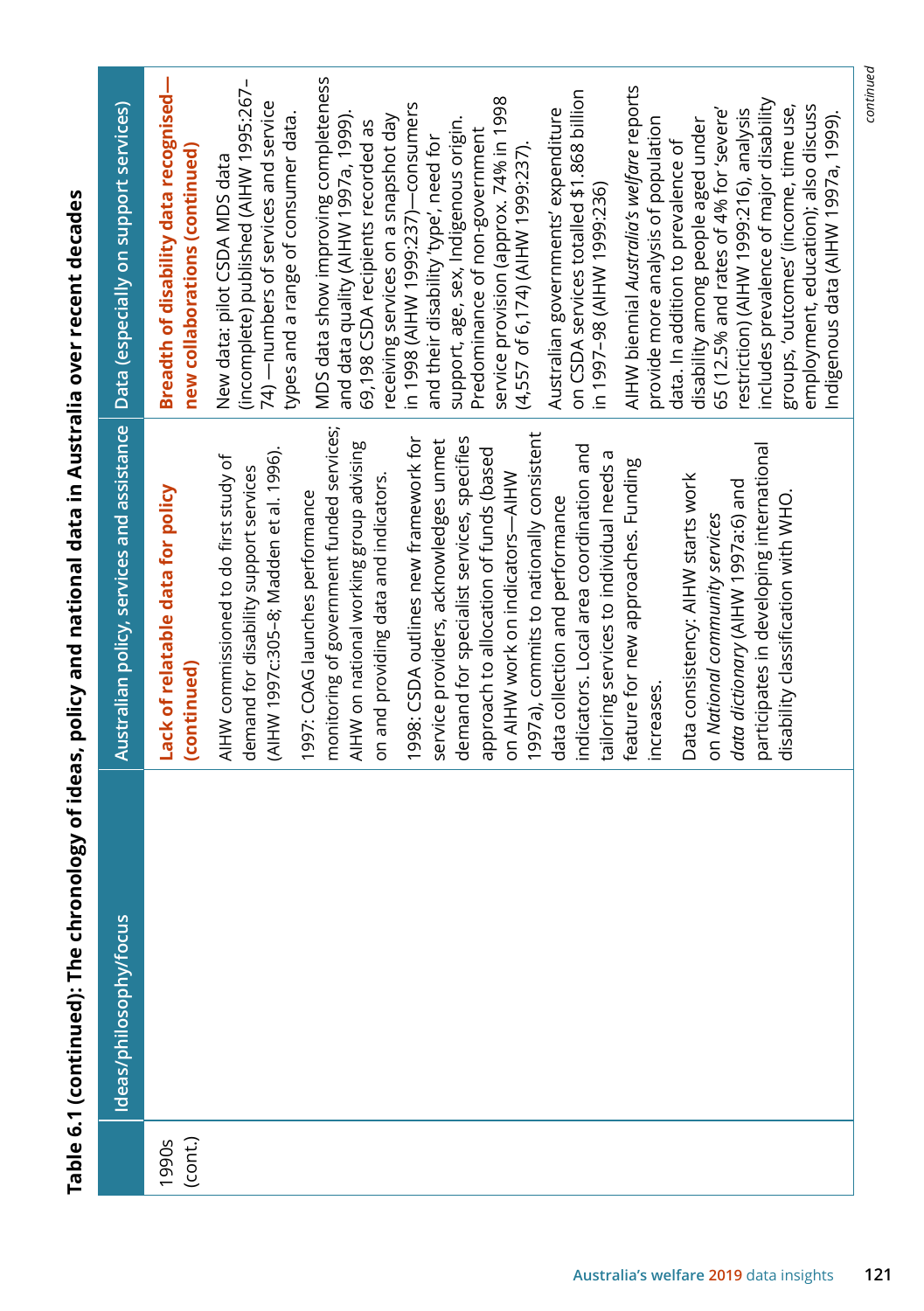| 2000s | Rights and related instruments                                                                                                                                                                                                                                                                                                                                                                                                                                                                                                                                                                                                                                                                                                                                                                                                                                                                                                                                                                                                                                                                                                                                                                                                                                                                                              | Australian policy, services and assistance                                                                                                                                                                                                                                                                                                                                                                                                                                                                                                                                                                                                                                                                                                                                                         | Data continue to improve and develop                                                                                                                                                                                                                                                                                                                                                                                                                                                                                                                                                                                                                                                                                                                                                                                                                                                                                                                                                                                                                                                                                                                                                                                                                                          |
|-------|-----------------------------------------------------------------------------------------------------------------------------------------------------------------------------------------------------------------------------------------------------------------------------------------------------------------------------------------------------------------------------------------------------------------------------------------------------------------------------------------------------------------------------------------------------------------------------------------------------------------------------------------------------------------------------------------------------------------------------------------------------------------------------------------------------------------------------------------------------------------------------------------------------------------------------------------------------------------------------------------------------------------------------------------------------------------------------------------------------------------------------------------------------------------------------------------------------------------------------------------------------------------------------------------------------------------------------|----------------------------------------------------------------------------------------------------------------------------------------------------------------------------------------------------------------------------------------------------------------------------------------------------------------------------------------------------------------------------------------------------------------------------------------------------------------------------------------------------------------------------------------------------------------------------------------------------------------------------------------------------------------------------------------------------------------------------------------------------------------------------------------------------|-------------------------------------------------------------------------------------------------------------------------------------------------------------------------------------------------------------------------------------------------------------------------------------------------------------------------------------------------------------------------------------------------------------------------------------------------------------------------------------------------------------------------------------------------------------------------------------------------------------------------------------------------------------------------------------------------------------------------------------------------------------------------------------------------------------------------------------------------------------------------------------------------------------------------------------------------------------------------------------------------------------------------------------------------------------------------------------------------------------------------------------------------------------------------------------------------------------------------------------------------------------------------------|
|       | Ideas/philosophy/focus                                                                                                                                                                                                                                                                                                                                                                                                                                                                                                                                                                                                                                                                                                                                                                                                                                                                                                                                                                                                                                                                                                                                                                                                                                                                                                      | Services evolution                                                                                                                                                                                                                                                                                                                                                                                                                                                                                                                                                                                                                                                                                                                                                                                 | Data (especially on support services)                                                                                                                                                                                                                                                                                                                                                                                                                                                                                                                                                                                                                                                                                                                                                                                                                                                                                                                                                                                                                                                                                                                                                                                                                                         |
|       | Advisory Committee, Australian Federation<br>Indigenous Disability Network established.<br>contractual clarity and managing demand.<br>2009: NDA replaces CSTDA as the policy and<br>Discrimination<br>rights as all others; realisation of rights<br>and access to the environment and full<br>range of services and opportunities<br>people with disabilities have the same<br>Advocacy and advice: National Disability<br>and freedoms, participation in society<br>usion, better<br>Territory Disability Agreement (CSTDA)<br>ing access,<br>financial agreement. Sets out Australian<br>international model, framework and<br>promoting<br>priorities for reform; for example, need<br>AIHW and<br>agencies.<br>finalised, focusing on funding issues<br>services,<br>National<br>NCRPD-<br>for coordinated government efforts,<br>2003: Third Commonwealth State/<br>and recognising unmet need, de-<br>2001: WHO publishes ICF-new<br>education, public transport.<br>Act on standards for build<br>choice, participation and incl<br>institutionalisation, flexible<br>person-centred approaches<br>2006: Finalisation of the U<br>of Disability Organisations,<br>definitions. Significant for<br>Work related to Disability<br>measurement (AIHW 2009).<br>ABS as national statistical<br>without discrimination. | Focus on individual needs, efforts to link<br>of people with disability, and the valuing<br>2002-07 (third) CSTDA recognises rights<br>expenditure, recognising unmet need.<br>De-institutionalisation gathering pace:<br>2002, 2007c)—flags continued growth<br>of unmet need because of ageing and<br>performance indicators which rely on<br>of families and carers. Focus includes<br>and transition between service types.<br>Steady increases in support services<br>AIHW commissioned to report again<br>attention to ageing. CSTDA features<br>on unmet need (for example, AIHW<br>younger people in nursing homes,<br>Workforce ageing a challenge for<br>other factors (AIHW 2007b:193).<br>support services (AIHW 2007b).<br>CSTDA MDS (AIHW 2003b:337)<br>rights to live in community. | MDS collection, to include all 'consumers'<br>Indigenous data available—show 'severe'<br>informal care. Special box on Indigenous<br>participation. Carers and the duration of<br>AIHW 2005: New 'full-year' CSTDA NMDS<br>data included 'outcomes' data based on<br>Trends in snapshot day data published:<br>institutionalisation for younger people)<br>2001: Collaborative work starts on new<br>for example, proportion in community<br>data and disability rates in population.<br>disability rate at least 2.1 times that of<br>analysis of ABS population data (SDAC<br>AIHW 2009: includes new 2006 census<br>Environmental factors included in ABS<br>or group home 60% in 1995 to 70%<br>in 2000; more community living (non-<br>data showing geographical spread of<br>other Australians (ABS & AIHW 2005).<br>survey and disability identification in<br>for most service types (AIHW 2003a).<br>and other surveys with the disability<br>disability (uneven distribution, more<br>related data standards for inclusion<br>in National community services data<br>AIHW collaboratively develops ICF-<br>common in disadvantaged areas).<br>module) using ICF framework for<br>mainstream service collections.<br>dictionary (AIHW 2004)<br>(AIHW 2001:292, 310). |

*continued*

continued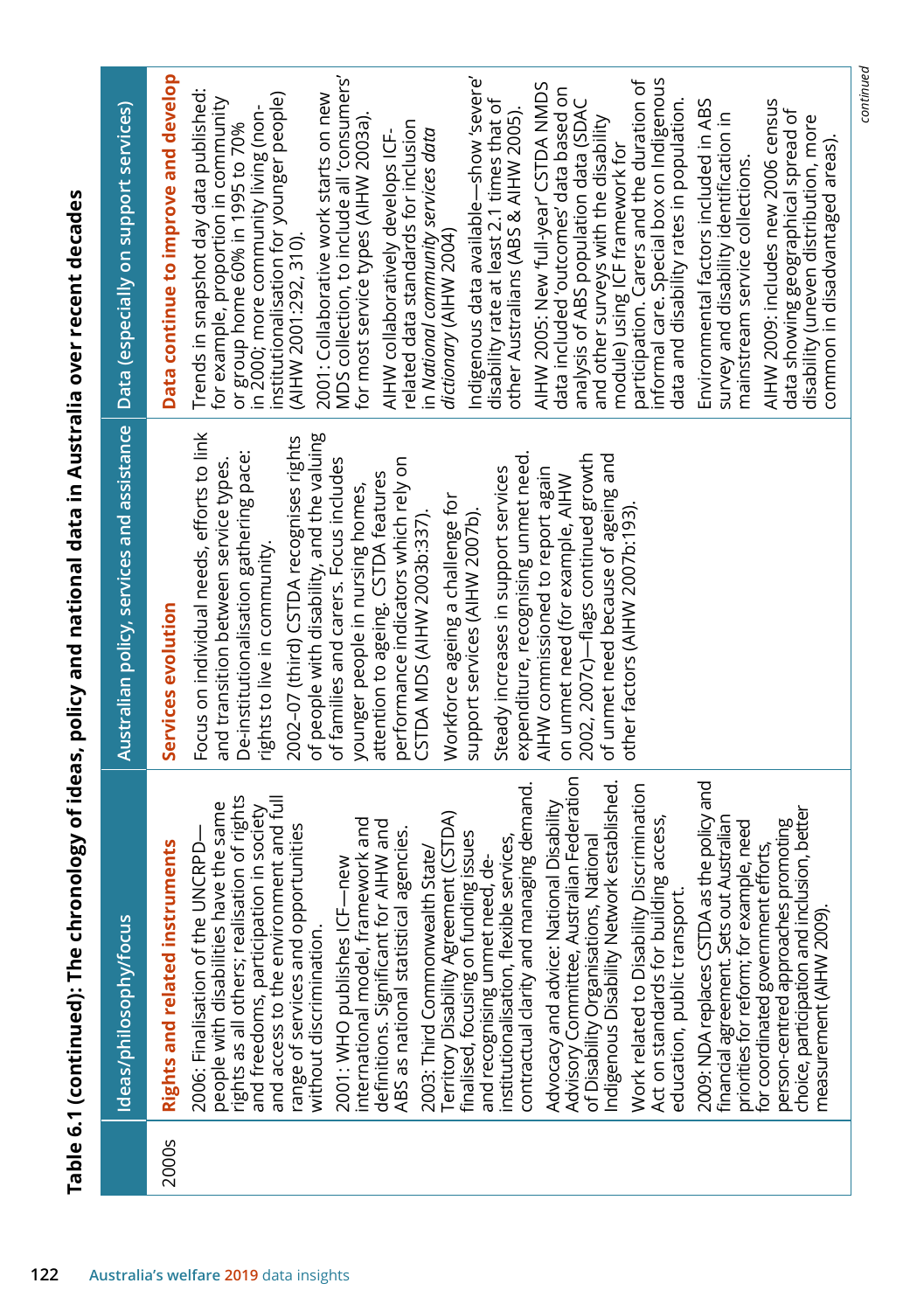Table 6.1 (continued): The chronology of ideas, policy and national data in Australia over recent decades **Table 6.1 (continued): The chronology of ideas, policy and national data in Australia over recent decades**

| Data (especially on support services)      | since the start of the NDIS' (AIHW 2017a:306).<br>service users were reported in the DS NMDS<br>Proposed redevelopment of MDS continues:<br>NDA users and provides some 5-year trends<br>age groups. 321,500 using disability support<br>education and employment. Notes need for<br>transitions from NDA to NDIS); no common<br>as having moved to the NDIS, adding to the<br>NDIS. Data on type of service, brief data on<br>9,600 reported to have made the transition<br>'According to the NDIA, 74,900 people with<br>In 2015, format of biennial report changed<br>(Australian Capital Territory did not collect<br>relate NDA recipient numbers (apart from<br>data) (AIHW 2017a:305). Service type data<br>(AIHW 2013a). Analysis of participation in<br>population. 13,610 people with approved<br>2013 AIHW biennial report notes 317,600<br>NDIS (known as 'active participants') as at<br>NDIS participant numbers rising. Hard to<br>to follow 'life course'; that is, data split by<br>approved plans were participating in the<br>ongoing data on service provision (AIHW<br>description of service interventions and<br>presented. 'During 2015-16, 3,500 NDA<br>332,000 using NDA services in 2015-16<br>service, including 4,200 transitioning to<br>emphasis on individualised funding,<br>31 March 2017 (AIHW 2017a:307).<br>New data challenges<br>NDIS plans (AIHW 2015).<br>measuring unmet need.<br>data standards.<br>2013a:232). |
|--------------------------------------------|------------------------------------------------------------------------------------------------------------------------------------------------------------------------------------------------------------------------------------------------------------------------------------------------------------------------------------------------------------------------------------------------------------------------------------------------------------------------------------------------------------------------------------------------------------------------------------------------------------------------------------------------------------------------------------------------------------------------------------------------------------------------------------------------------------------------------------------------------------------------------------------------------------------------------------------------------------------------------------------------------------------------------------------------------------------------------------------------------------------------------------------------------------------------------------------------------------------------------------------------------------------------------------------------------------------------------------------------------------------------------------------------------------------------------------------------------------|
| Australian policy, services and assistance | recommends NDIS; 400, 000 participants<br>Policy development informed by data<br>arrangements, with no transition data<br>2011: Productivity Commission report<br>This figure can be compared (loosely)<br>Emphasis on also directing people to<br>estimated (Productivity Commission<br>states/territories to Commonwealth<br>Collaborations in existing and new<br>'launched' at trial sites in July 2013.<br>to 295,000 under NDA in 2009-10<br>Transfer of funding support from<br>2011) based on ABS SDAC data.<br>(NDIA). Disrupts data collection<br>NDIS becomes national policy,<br>forms proceed (see Box 6.6)<br>arrangements planned.<br>mainstream services.<br>(AIHW 2011a:143).                                                                                                                                                                                                                                                                                                                                                                                                                                                                                                                                                                                                                                                                                                                                                             |
| Ideas/philosophy/focus                     | UNCRPD: National Disability Strategy 2010,<br>place, linked to<br>scheme, uncapped expenditure. Provides<br>packages of funding for individual 'plans'.<br>Policies reflecting the UNCRPD-and<br>objectives.<br>Era of NDIS begins. Insurance based<br>National Disability Agreement, NDIS.<br>Array of national policies in<br>Choice and control are key<br>a new era begins                                                                                                                                                                                                                                                                                                                                                                                                                                                                                                                                                                                                                                                                                                                                                                                                                                                                                                                                                                                                                                                                             |
|                                            | 2010s                                                                                                                                                                                                                                                                                                                                                                                                                                                                                                                                                                                                                                                                                                                                                                                                                                                                                                                                                                                                                                                                                                                                                                                                                                                                                                                                                                                                                                                      |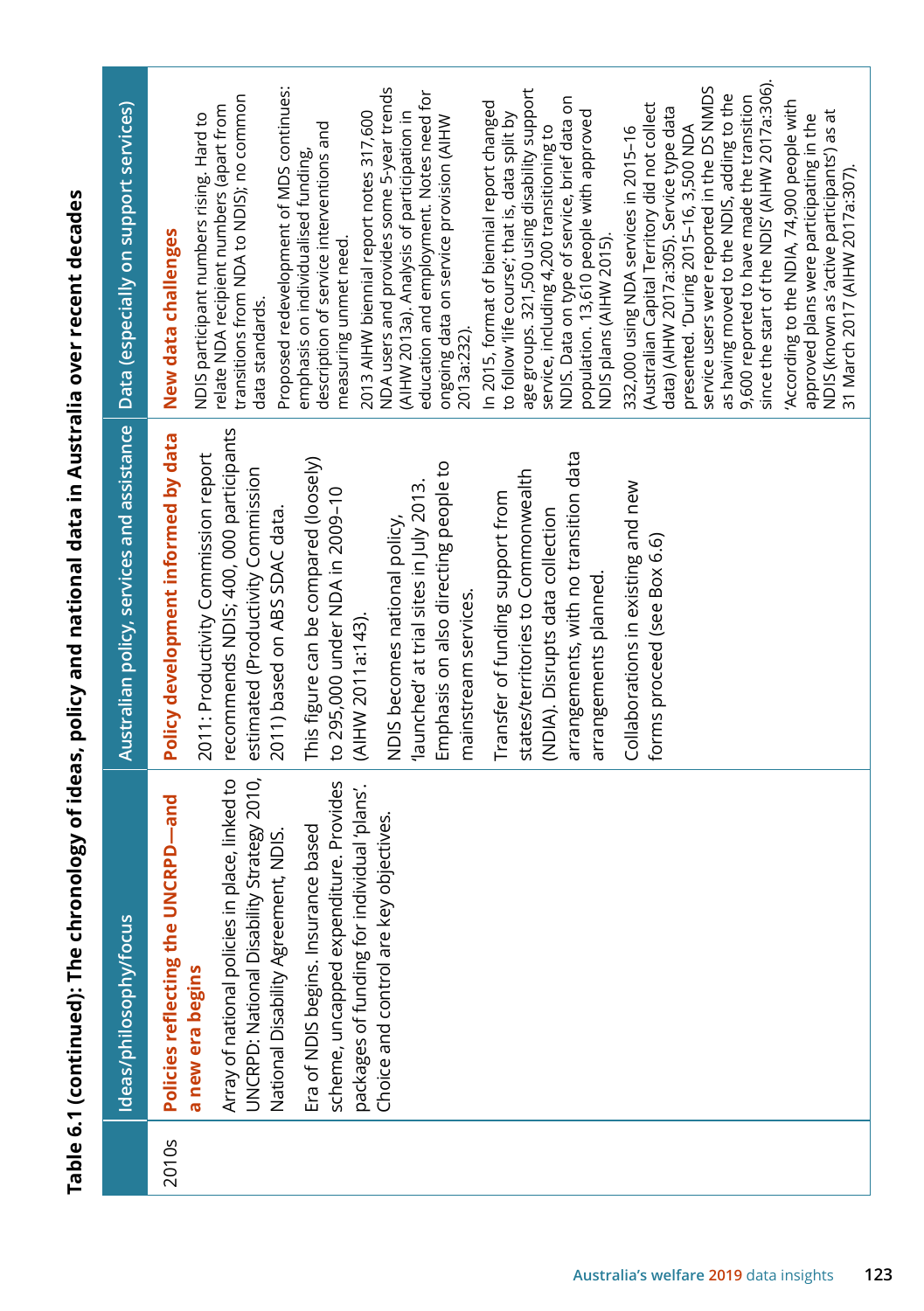## **Collaborations and the first Commonwealth/State Disability Agreement**

The 1990s saw continuing development of legislative, policy, administrative and, increasingly, statistical infrastructure to operationalise the ideals that were now well articulated nationally and internationally; for example, in the *Disability Discrimination Act 1992*. National collaboration on service provision and policy was formalised, with the Commonwealth/State Disability Agreement (CSDA) setting out shared responsibilities for service provision and funding. Under the 1998 CSDA all governments committed to collaboration on nationally consistent data collection and performance indicators.

In 1992, the AIHW was given responsibility for statistics on a range of community services, including disability services. Major reports had called for greater consistency among the various disability data to inform policy development and program evaluation (Baume & Kay 1995; Office of Disability 1994; Senate Standing Committee on Community Affairs 1992). The AIHW responded with work on definitions, classifications and national data standards. Advisory arrangements were established to enable the AIHW to collaborate on disability data, definitions and consistency, including with representatives of governments, disability groups and non-government organisations (NGOs) (Box 6.1).

#### **Box 6.1: Collaboration—promoting quality in data design and use**

Collaboration and consultation have been hallmarks of the disability field in Australia for decades. Advisory and consultative mechanisms have broadened the input into policy development processes and data design. National agreements among governments have ensured collaboration on policy, service delivery and the design of nationally consistent data. The best results in all these areas are achieved when all stakeholders are informed and enabled to contribute to design and improvement (AIHW 2007a).

The ABS and the AIHW have advisory groups that include subject matter experts and representatives from the relevant fields and enable a wide range of those with interests—including those with lived experience of disability, advocacy groups, those with policy and program responsibilities and others—to help define the main questions the data must answer.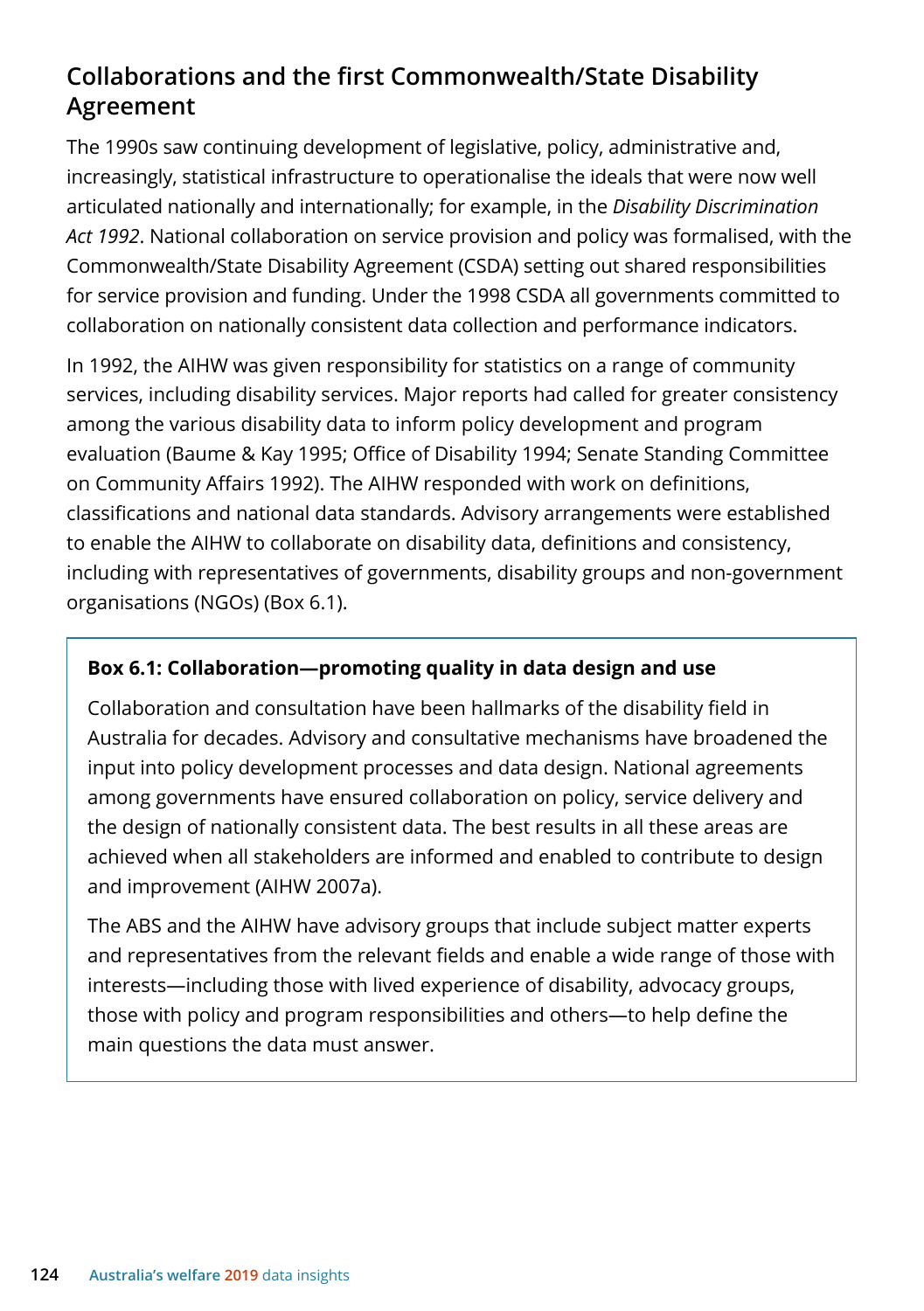The AIHW's biennial welfare reports have always included information on a broad scope of services—including disability income support, specialist disability support, mainstream (for example, AIHW 1993:300)—and reported on relevant data on these services, as well as on informal care provision. In 1993, the AIHW began development of a minimum data set (MDS) for CSDA services in collaboration with disability administrators from all jurisdictions. Initially the collection was a service-based 'snapshot' collection based on 1 day, with pilot data published in 1995. Collaboration and consistent data definitions became twin themes underpinning the framing and collection of data of importance to policymakers and the many other stakeholders in the disability field. The MDS data were immediately used in indicators of service provision by a national working group established under the Council of Australian Governments (COAG) to assist the Productivity Commission prepare its reports on government services (for example, SCRCSSP 1997 and annually thereafter). The AIHW concept of, and data for, 'potential population'—factoring in the greater needs of people of Indigenous origin—were used in the denominator of these indicators (Box 6.2). The AIHW was commissioned to do a first study of demand for disability support services (Madden et al. 1996; AIHW 1997a, 305-307). Following the publication of the 1996 report, disability services funding was increased and unmet demand was recognised as requiring attention in the 1998 CSDA, which specified the approach to allocation of funds (also based on the indicators work of the AIHW).

#### **Box 6.2: Performance indicators and resource allocation require the right denominators**

COAG has been a driver of the use of indicators to monitor the outcomes of policies and services. For 20 years, the reports on government services have made extensive use of ABS and AIHW data as key ingredients for the indicators (for example, SCRCSSP 1997 and annually). The working group collaborating on disability services included membership of the 2 statistical agencies. The AIHW provided data for numerators (for example, on provision of different service types) while population data for the denominators made use of ABS SDAC data.

Denominators should reflect the size of the potential target population, and also make visible population groups with higher rates of disability. One such group is Aboriginal and Torres Strait Islander Australians. The AIHW initially used subnational data to estimate that Indigenous disability rates could be approximately twice those of other Australians. These estimates were used as weights in denominators for indicators describing the rates of need and supply (AIHW 1997b, 2006). In 2005, it became possible to refine (and to a large extent confirm) these early estimates, when the results of a new survey, using similar disability concepts to the SDAC, enabled a comparison of national rates among Indigenous and non-Indigenous Australians (ABS & AIHW 2005; AIHW 2005:221).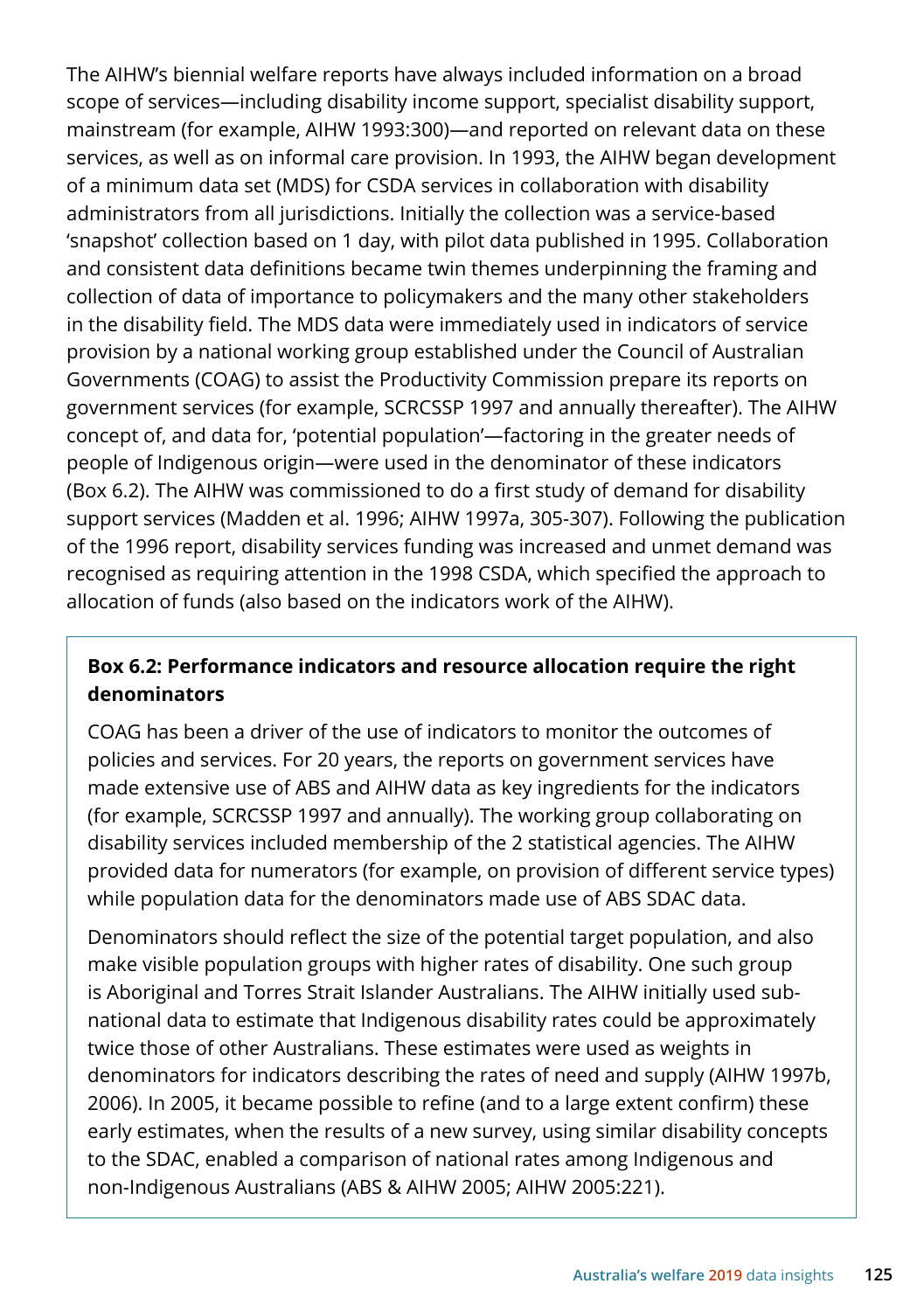## **International developments and their influence in Australia**

In the following decade, the United Nations Convention on the Rights of Persons with Disabilities (UNCRPD) was finalised in 2006, with many countries proceeding to ratify it, including Australia in 2008. Australia developed a National Disability Strategy by the end of the decade (2010) to ensure the UNCRPD principles were integrated into policies and programs in Australia; services were to focus on individual needs rather than the service types available. The National Disability Agreement (NDA) 2009 replaced previous Commonwealth–State/Territory agreements as the national policy and financial agreement, focusing on social and economic participation outcomes, inclusion and choice.

The World Health Organization (WHO) framework and statistical classification—the International Classification of Functioning, Disability and Health (ICF)—was published in 2001 (WHO 2001), a few years before the UNCRPD. With its inclusion of key concepts such as participation in all spheres of life and environmental factors affecting functioning and disability, it is well aligned with the ideas of the UNCRPD and able to provide the definitions and infrastructure for statistics relevant to the UNCRPD. Also of importance to the ABS and the AIHW, as the national statistical organisations bound to follow international statistical standards, it proved capable of underpinning common national data standards for disability, to promote consistency across the various collections relevant to disability (Box 6.3).

## **More data available and used**

The efforts of the previous decade were bearing fruit and data were able to be used to understand the experiences of people with disability, as a population group, their needs and access to services, consistent with current philosophies and policies (for example, AIHW 2005:202–69). The use of common definitions and ideas in both population data and disability support services data and the resulting relatability of collections were critical to this analysis (Box 6.4).

In 2006, disability questions were included in the Census of Population and Housing for the first time, providing a data source for small population groups and geographical areas. Again, the use of common data standards was essential to enable meaningful comparisons across data sets. Analysis of the Census data illustrated the uneven distribution of disability across Australia, with disability more common in disadvantaged areas (AIHW 2009:147–54).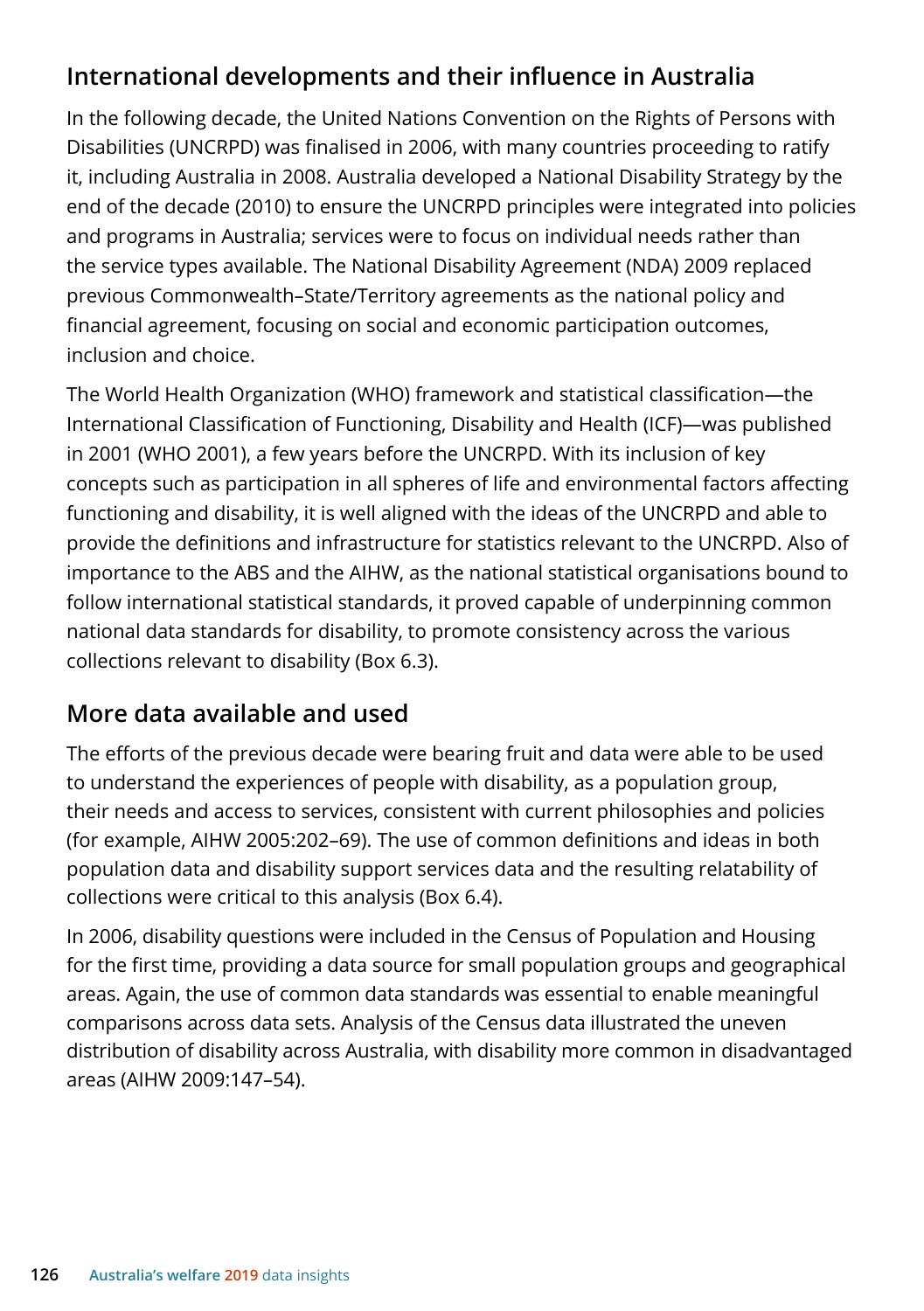#### **Box 6.3: Data standards—for consistent, joined-up national data on disability**

Common national data standards, in line with international statistical standards, promote consistency and efficiency in statistical design and collection. National disability data standards based on the ICF were developed by the AIHW, in collaboration with its multi-perspective advisory group, and then approved for publication and use by high-level national data committees (AIHW 2004).

The ABS also uses available international statistical standards such as the ICF and its predecessor. This clarity and stability has been one of the underlying strengths of the disability collections since 1981. Data standards underpin cross-sectoral policy-relevant data which are not dictated by any particular policy of the day. Population data can then be analysed from different perspectives, in different sectors, and meaningful trends across time compiled. The ABS includes a 'disability module' in many of its population surveys, enabling the comparison of people with disability and other Australians; for example, in terms of health, time use, income and expenditure (AIHW 1997a:336–8; AIHW 2010).

Common national data standards can also ensure that administrative data relate to population data (users of services being targeted subgroups of the population), and also that 'joined-up' data can be related across sectors to help build a coherent national picture. For example, a 'disability flag' based on these standards is used in the AIHW's Specialist Homelessness Services Collection (AIHW 2013b). Identifiers can also be included in mainstream service collections to describe the accessibility of these services to people with disability.

With the increasing reliance on the CSDA MDS collection to describe services provided through the NDA (boxes 6.2, 6.4 and 6.5), it was decided to enhance it significantly by collecting data on all users of most service types. Collaborative redevelopment was carried out during 2000–2002 (AIHW 2003a). Many data items from the original snapshot collection were retained, and new items introduced. The validity of the 'support needs' data item for national data capture was confirmed; this was based on the ICF activities/participation domains to which many of the assessment instruments in use across the country could be mapped. The new collection was then able to provide 'full-year' (rather than a single snapshot day) data on, for example:

- service users—age, sex, Indigenous status, country of birth, disability group, support needs, presence of informal carer and carer arrangements; services received; whether received individualised funding
- services—location and service group/type, hours and weeks of operation.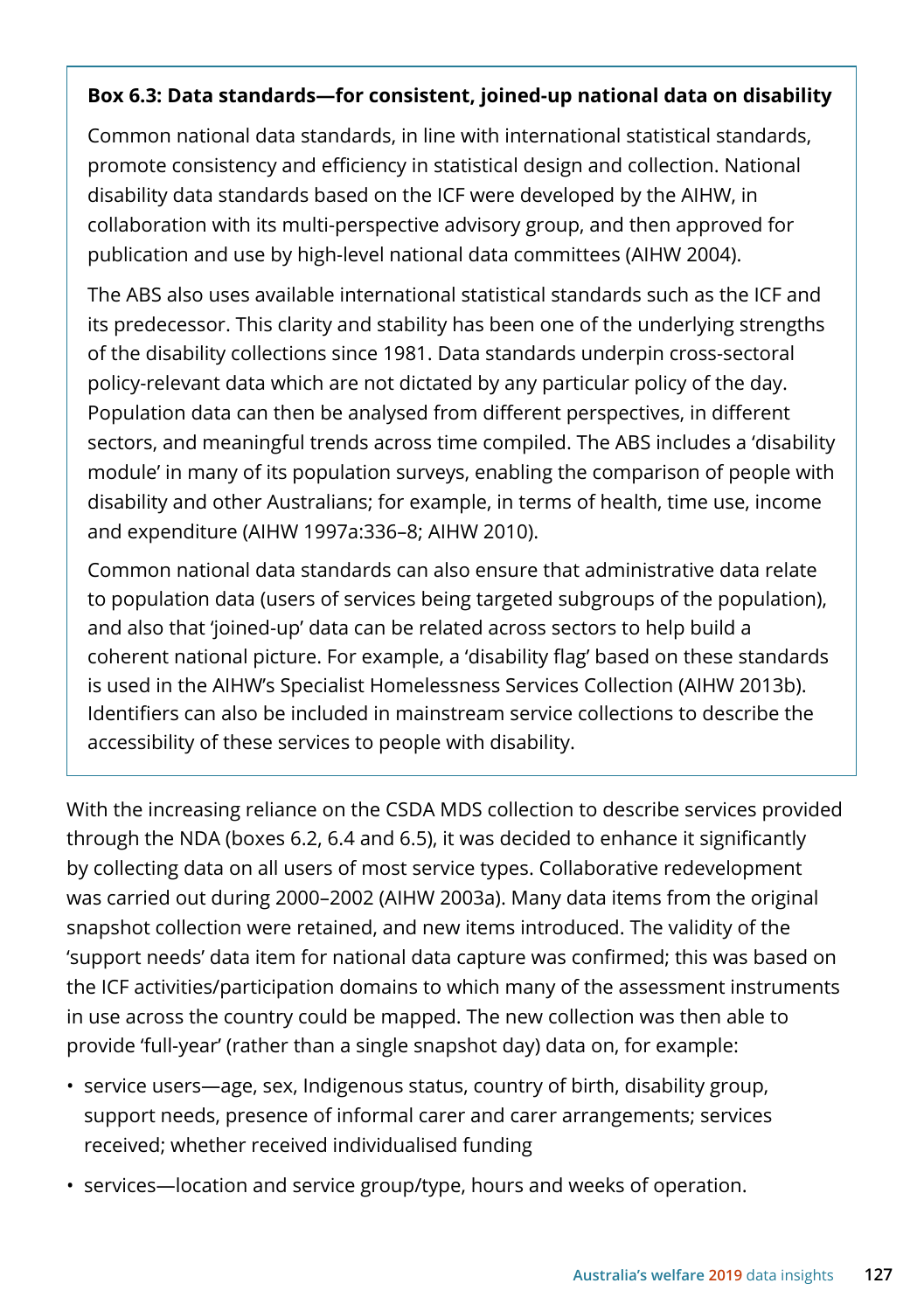#### **Box 6.4: When population data and services data can be related, more informative analysis is possible—illustrations over time**

The national disability services data collections included data items that were consistent and comparable, both across years and with those collected in national population surveys. Some insights thus made possible include:

- *The consistency of Indigenous and disability concepts across collections* enabled **access** to services to be compared. For example, of people receiving disability support services in 2003–04, 3.5% were Aboriginal or Torres Strait Islander people (AIHW 2005:239). This compared with 2.4% in the Australian population higher, but not double as could be expected from the higher disability rates for the overall population (see Box 6.2). Rates of Indigenous use rose in later years, to around 6% (AIHW 2019).
- *Consistency of concepts of support needs and life domains across population and services data collections* enabled **targeting** of support services to be examined. For example, in 2009, 3.6% of the Australian population aged under 65 always or sometimes needed assistance with self-care, mobility or communication (AIHW 2011a:135-6). In 2009–10, 58% of disability support services users had such needs for assistance in these life domains, with even higher percentages needing assistance in other areas of life (AIHW 2011c:28). This comparison indicates effective targeting of these support services. (For more information on data and targeting support services see also Box 6.2 on potential population and AIHW 2002 on unmet need.)
- *Consistency of disability and carer concepts across collections* enabled the picture to be filled-out to include the significance of **carers** to the service sector. For example, in 2015, SDAC data showed that primary carers who were parents generally cared for their son or daughter for longer than other carers; 20% of parent carers had been caring for 20 or more years compared with 12% for spouse carers (ABS 2016). Services data from that year (2015–16) showed that most service users had a carer (66%) and that most (80%) of them were cared for by a parent (compared with 9.3% by their spouse or partner) (AIHW 2017b).
- *Consistency of ideas about disability across collections* enabled an overall picture to be assembled. The complexity of disability was recognised in AIHW's biennial *Australia's welfare* reports from the first, in 1993. These reports have some information on participation in all areas of life, access to support services and to mainstream services, and on the paramount importance of informal assistance provided by family and friends (for example, AIHW 2005:202–69).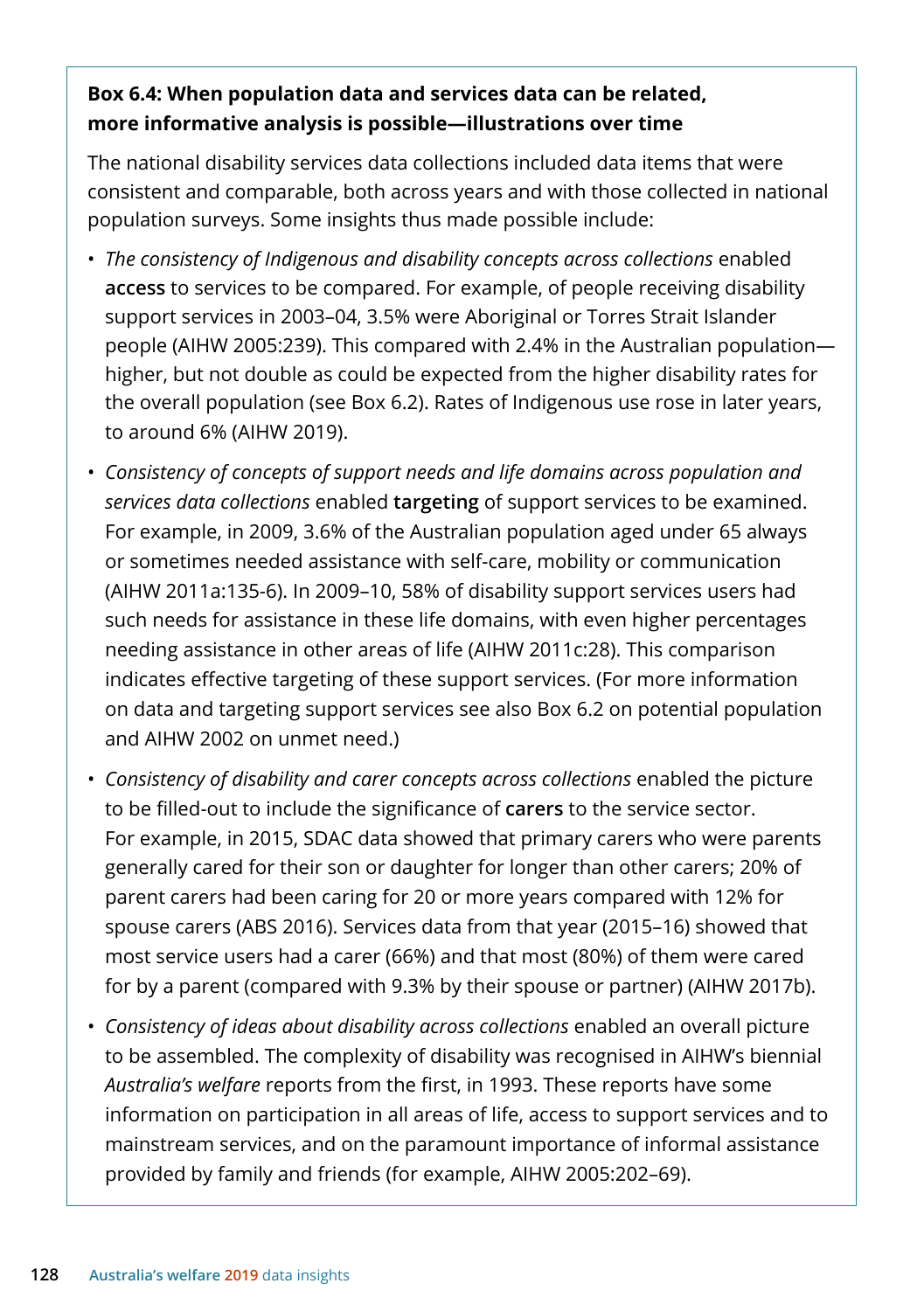The CSDA MDS became the Commonwealth State/Territory Disability Agreement National Minimum Data Set (CSTDA NMDS), and the first full financial year of data collection took place between 1 July 2003 and 30 June 2004.

A major innovation tested late in the life of the previous MDS collection was continued: the 'statistical linkage key' enabling the linkage of de-identified data across data collections without the need to identify individuals. This enabled the compilation of more reliable data on numbers of service users (avoiding double counting) and new service users, the improvement of data checking and quality, the analysis of multiple service use and the tracking of patterns from year to year (for example, AIHW 2011b, 2012). Importantly, the introduction of a statistical linkage key across multiple community service collections made it possible, for the first time, to explore the interface between disability support and other key services for people with disability, such as the then Home and Community Care program (AIHW 2014).

Since 2000, meaningful trend data were able to be assembled from both the snapshot MDS and full year NMDS collections. Combined with population data from the ABS and the expenditure data published in the COAG reports on government services (Box 6.2), the vision of a coherent national picture began to be realised. Trends in de-institutionalisation were visible in both population data and services data. Trends in service provision, use and funding could be tracked (Box 6.5).

Data gaps remained. For example, there was little or no information about people's experience with disability services, although a consumer satisfaction survey was conducted as part of the report on government services in 2000 (Productivity Commission 2000). 'Disability flags' were seldom adopted in mainstream service collections, meaning that access by people with disability to these services remained largely invisible. Data about outcomes for people with disability (for example, successful post-school transition, appropriate housing), and how these related to both their goals and the services received, were available only through research and evaluation, rather than as a by-product of the service system. And, while limited data linkage had been undertaken, data about services used by people with disability remained generally limited to use of services funded under the CSTDA.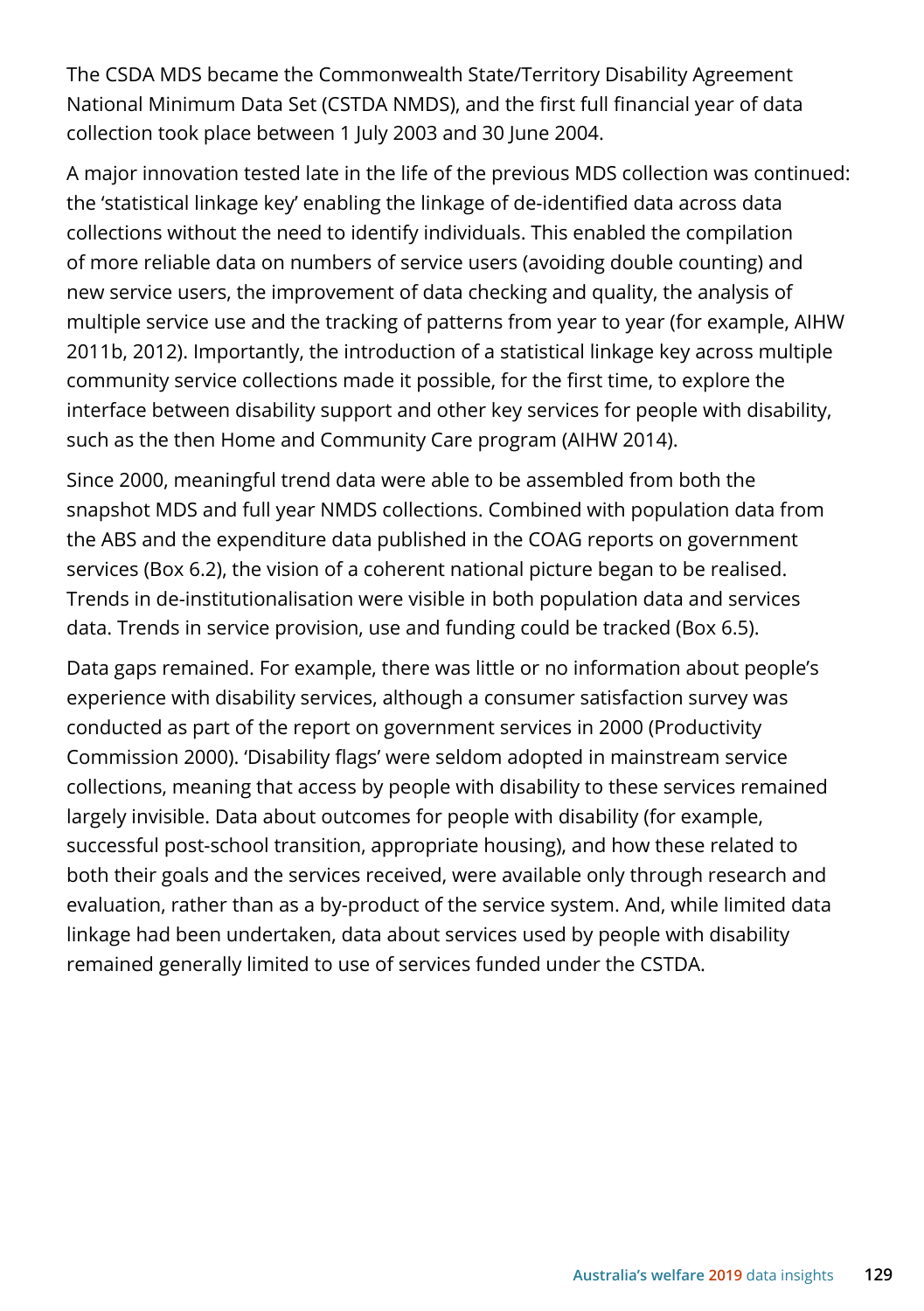#### **Box 6.5: Trends and tracking change—illustrations over time**

Collecting comparable data over time allows meaningful trend data to be gathered. Some examples include:

- **De-institutionalisation trends**—population data revealed a strong trend towards living in the community, especially among younger people (aged 5–29) with 'severe disability' (from 1 in 7 living in institutional settings in 1981 to 1 in 100 by 2003) (AIHW 2008). Data on services revealed the complementary picture, with fewer service users in institutional settings (snapshot and full year data to 2005–06) (AIHW 2008).
- **Increases in numbers of services users and government expenditure**—the numbers of service users across all service groups increased by nearly 50% between 2003–04 and 2008–09 (to 279,000 individuals) (AIHW 2011b:viii). Meanwhile, total government expenditure on disability support services increased by 22% in real terms (in 2008–09 dollars), from \$4.1 billion in 2003–04 to \$5.2 billion in 2008–09 (AIHW 2011b:11). In 2016–17, there were an estimated 331,000 people using services provided under the NDA. The Australian and state and territory governments spent \$7.8 billion on disability support services under the NDA (AIHW 2018:1, 9).
- **Changes in disability group**—the pattern of some primary disabilities has shifted over time. For example, the proportion of service users with an intellectual disability has decreased, and the proportion with psychiatric disability has generally increased (AIHW 2012:26).
- **Changes in support needs**—the support needs of service users have increased over time. For example, in 2017–18, 61% of disability service users always or sometimes needed assistance with self-care, mobility or communication compared with 58% in 2009–10 (see also Box 6.4) (AIHW 2011c, 2019).
- **Transition of NDA service users to the National Disability Insurance Scheme (NDIS)**—about 83,000 NDA service users are recorded as having transitioned to the NDIS since 2013–14 (AIHW 2019). These service users generally have a higher level of support need than other service users, and are more likely to need at least some assistance in 1 or more broad life areas. They are also more likely to have an intellectual or learning disability, live with their family, receive the Disability Support Pension and not be in the labour force.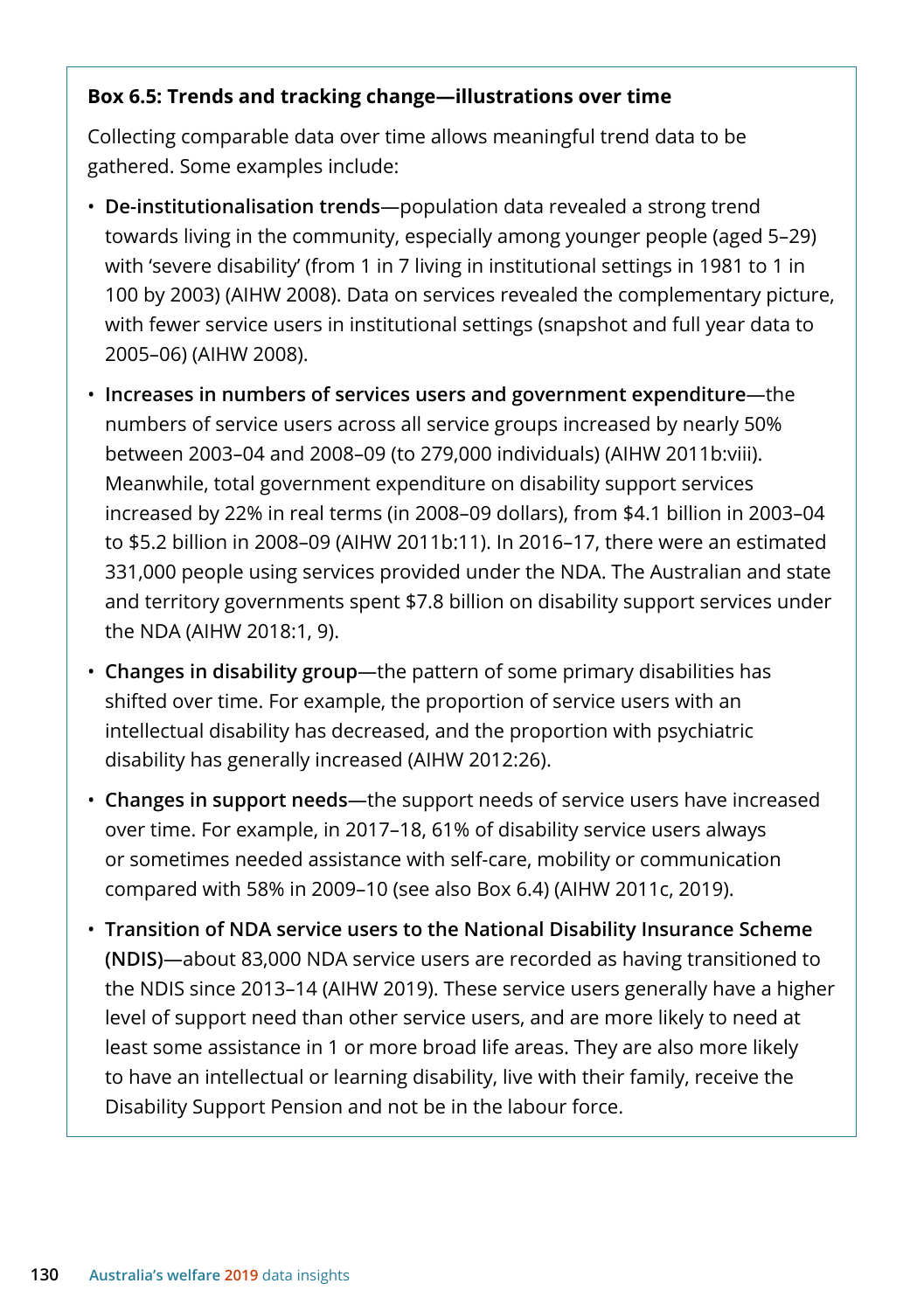## **A new era**

The culmination of years of advocacy, adoption of the UNCRPD principles, and policy consultation and development resulted in significant and widely welcomed change in the most recent decade. The NDIS replaced a system that had been framed around service 'types' and service providers as grant recipients. It introduced a system that considers individual needs and provides a budget and package based on these needs directly to people with disability so they can purchase supports and services of their choice. Significant new funding was to be made available; according to Productivity Commission estimates in 2011, numbers of recipients were expected to increase from approximately 300,000 (as reported under the previous system) to over 400,000 (under the NDIS) (AIHW 2011a:143; Productivity Commission 2011).

The new administrative arrangements were dramatically different from the previous Commonwealth–state/territory arrangements. The new National Disability Insurance Agency (NDIA) became the sole administering authority, with responsibility for nationwide assessment and planning (and associated data) of individual packages and budgets. State and territory governments generally withdrew from administration, although remaining as major funders of the new scheme in partnership with the Australian Government. Collaboration with respect to disability statistics and related performance indicators continued, sometimes in new forms (Box 6.6).

In the process of administering the NDIS, the NDIA works with people with disability to understand their support needs, define a package of supports and monitor improvement in individual outcomes. The data captured as part of this process potentially provide an unprecedented opportunity to improve understanding of how supports improve the lives of people with disability and their families and carers.

With the massive challenges of launching such a large new scheme, the focus was on delivery and the launch at trial sites from July 2013. While new data on client satisfaction were collected—consistent with the focus on people with disability being able to shape the services they receive—less focus was put on national statistical reporting. Importantly, data continuity with previous systems was not prioritised. While there are flags in both the NDA and NDIS data systems to record people transitioning between these systems, they produce different estimates of the numbers transitioning over time. And the lack of consistency between the collections has limited (at least to date) the ability to publicly monitor whether service access has improved for people in the NDIS compared with those in the previous system.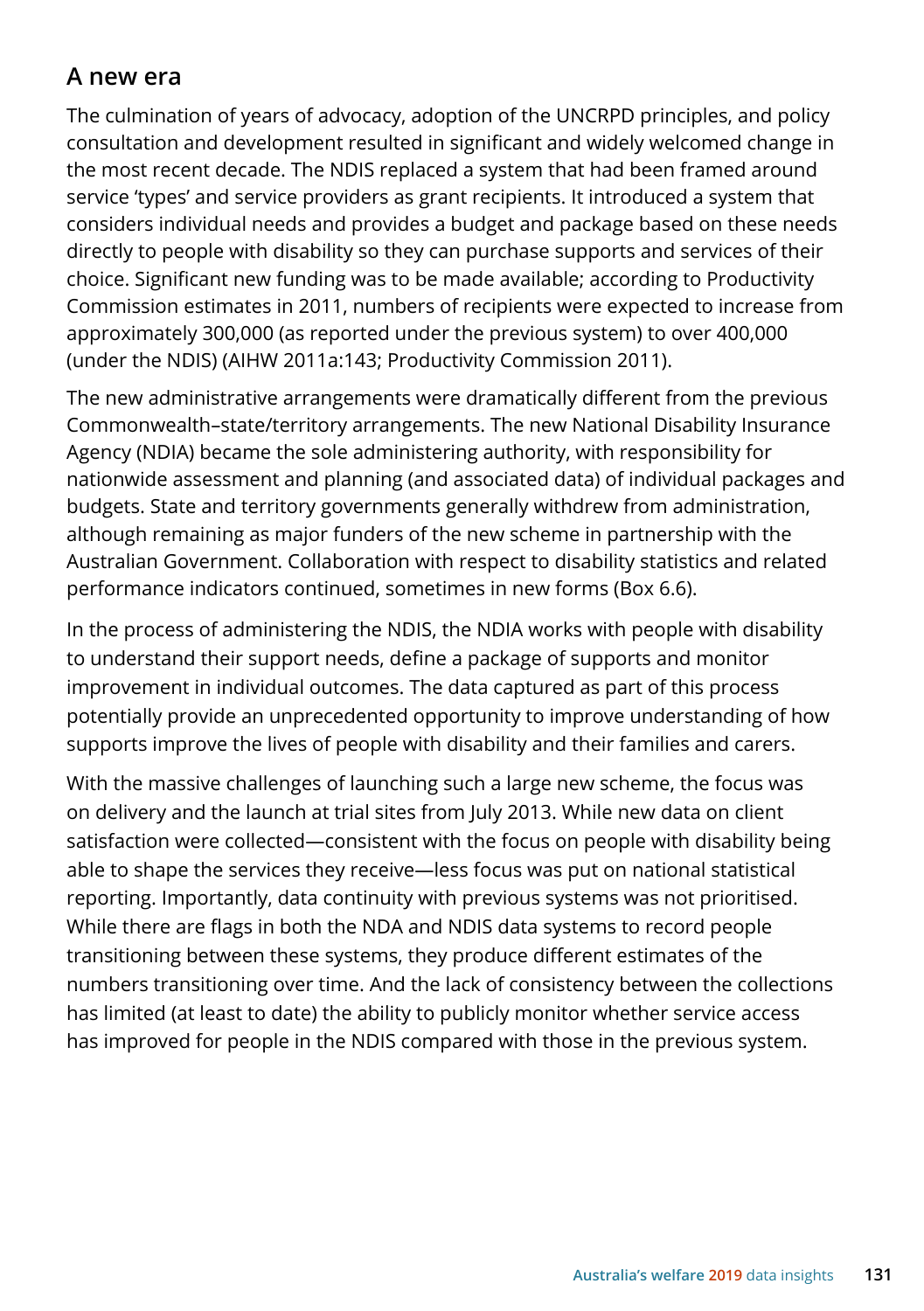#### **Box 6.6: Statistical collaboration post introduction of the NDIS**

Collaboration on statistical data and reporting continued, albeit via processes less visible to the community.

Collaborative arrangements included:

- The NDIA worked with State/Territory and Commonwealth governments through the COAG Disability Reform Council to develop a new performance framework for reporting about the NDIS in their quarterly reports; announced new data insights forums commencing in July 2019.
- The ABS continued to collaborate widely with government and non-government stakeholders on the content of its Survey of Disability, Ageing and Carers (SDAC) and other statistical products, through its SDAC Steering Committee and Reference Group.
- The AIHW created a new Disability Analysis and Research Advisory Group in 2018, with government, non-government and disability representative stakeholders, to guide its disability statistics reporting program, including a recently released report *People with disability in Australia* [www.aihw.gov.au/reports/disability](https://www.aihw.gov.au/reports/disability/people-with-disability-in-australia/summary) [people-with-disability-in-australia](https://www.aihw.gov.au/reports/disability/people-with-disability-in-australia/summary) funded by the Department of Social Services (DSS).
- The Productivity Commission consulted widely on its Review of the National Disability Agreement and, in its role as secretariat for the Steering Committee on the Review of Government Service Provision, commenced work with NDIA, ABS, AIHW, DSS and states/territories to develop new indicators for inclusion in the Report on Government Services and a revised definition of the 'potential population' for specialist disability support services, still in development.
- DSS commenced community consultation in 2019 on a new national disability strategy for beyond 2020, including its potential data requirements.
- Under the auspices of the Australian Digital Council, several states and DSS are leading work with the NDIA and AIHW on a proposal to develop a new National Disability Data Asset (see below).

In its role as system administrator, the NDIA began publishing data on participant numbers, plan take-up and participant satisfaction. Other statistical reporting continued to provide information about non-NDIS disability services (for example, AIHW 2019) and a range of disability indicators under the NDA (for example, SCRGSP 2018). In 2019, the NDIA contributed some data to the annual report on government services, which notes that 'performance information on the National Disability Insurance Scheme (NDIS) is currently under development' (SCRGSP 2019:15.1).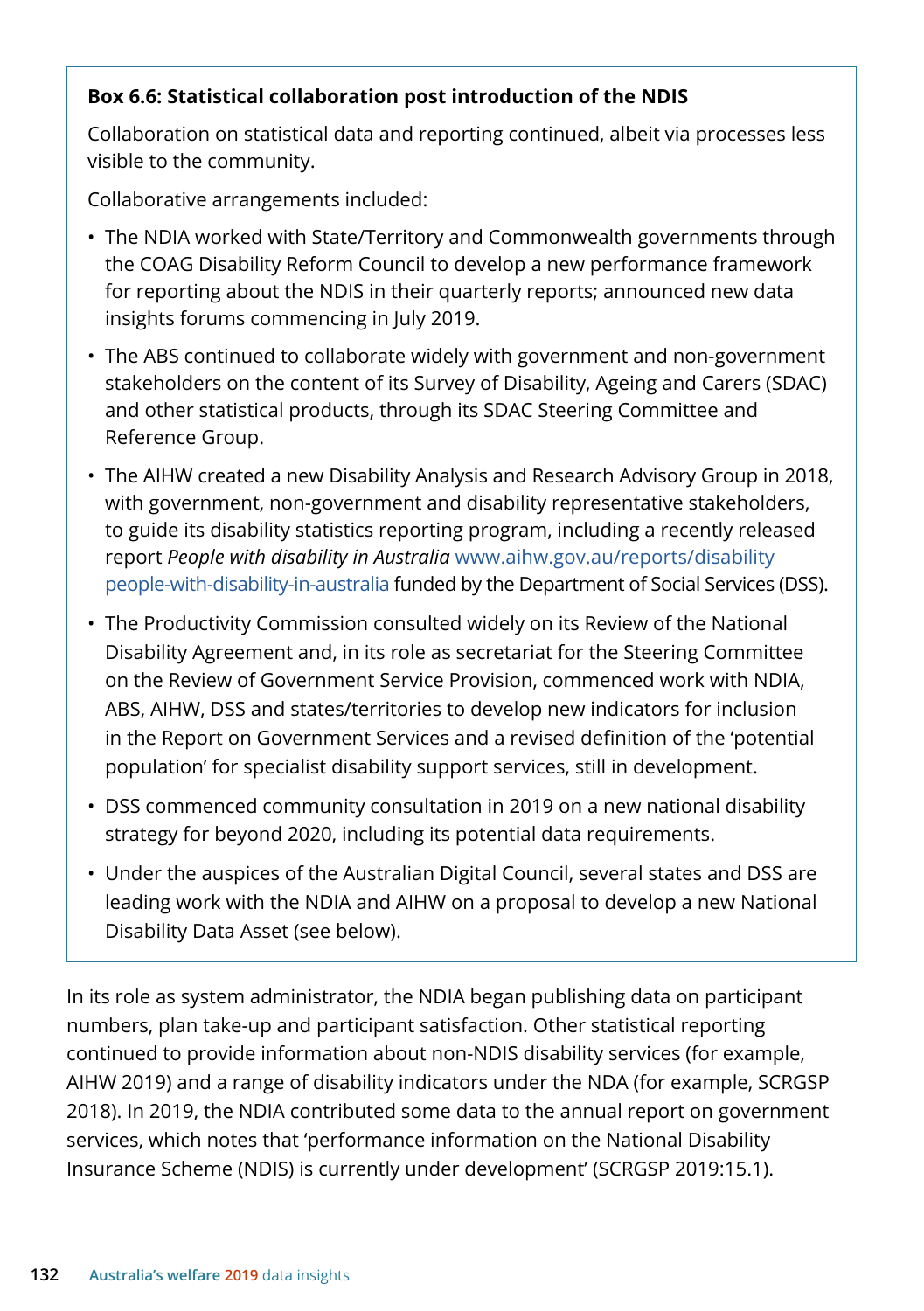Specifically on data, the Productivity Commission observed

*"Performance reporting is not possible without access to adequate data. An absence of adequate data undermines the basis for performance reporting, and can adversely affect policy making. Currently, performance data for the NDA is (almost exclusively) based on the ABS' Survey of Disability, Ageing and Carers (SDAC) and the Australian Institute of Health and Welfare's Disability Services National Minimum Data Set. The ongoing availability of data from these sources is uncertain, and there is a risk that some data may not be available—particularly data on use of services provided outside the NDIS…"*

(Productivity Commission 2019:20)

## **The future of disability statistics**

By the early 2000s, the development of reliable and stable statistics on the need for and supply of disability supports, based on common information standards and classifications, had set up Australia well for exciting policy developments in disability support (culminating in the NDIS). Already, the AIHW had reported on unmet demand for disability supports, and the Australian Government had increased funding, following a campaign by disability organisations which used the AIHW results as a base. Numbers of recipients of support services had risen considerably (Box 6.5).

The development and enactment of the NDIS has been a dramatic response to unmet need. The ABS SDAC provided the data base for the NDIS cost estimates by the Productivity Commission in 2011, which were generally confirmed by the Australian Government Actuary (2012) and have formed the base for funding the NDIS up to the present.

The NDIS process provides considerable potential to learn more about disability in Australia and the related support needs, how they are met and with what outcomes. First a person must apply and provide a range of data required to be accepted as an NDIS participant. Then the person's support needs are described in a support plan proposal and assessed by the NDIA. Once a support package is in place, supports are bought by participants, and the majority are paid for by the NDIS.

The result of this process is that the NDIA is amassing a large amount of information on a wide range of people with disability who have support needs, including those who apply but are not accepted as participants. At the same time, the state/territory-based funding of organisations to provide support services is ending, closing down the source of the previously published disability support statistics.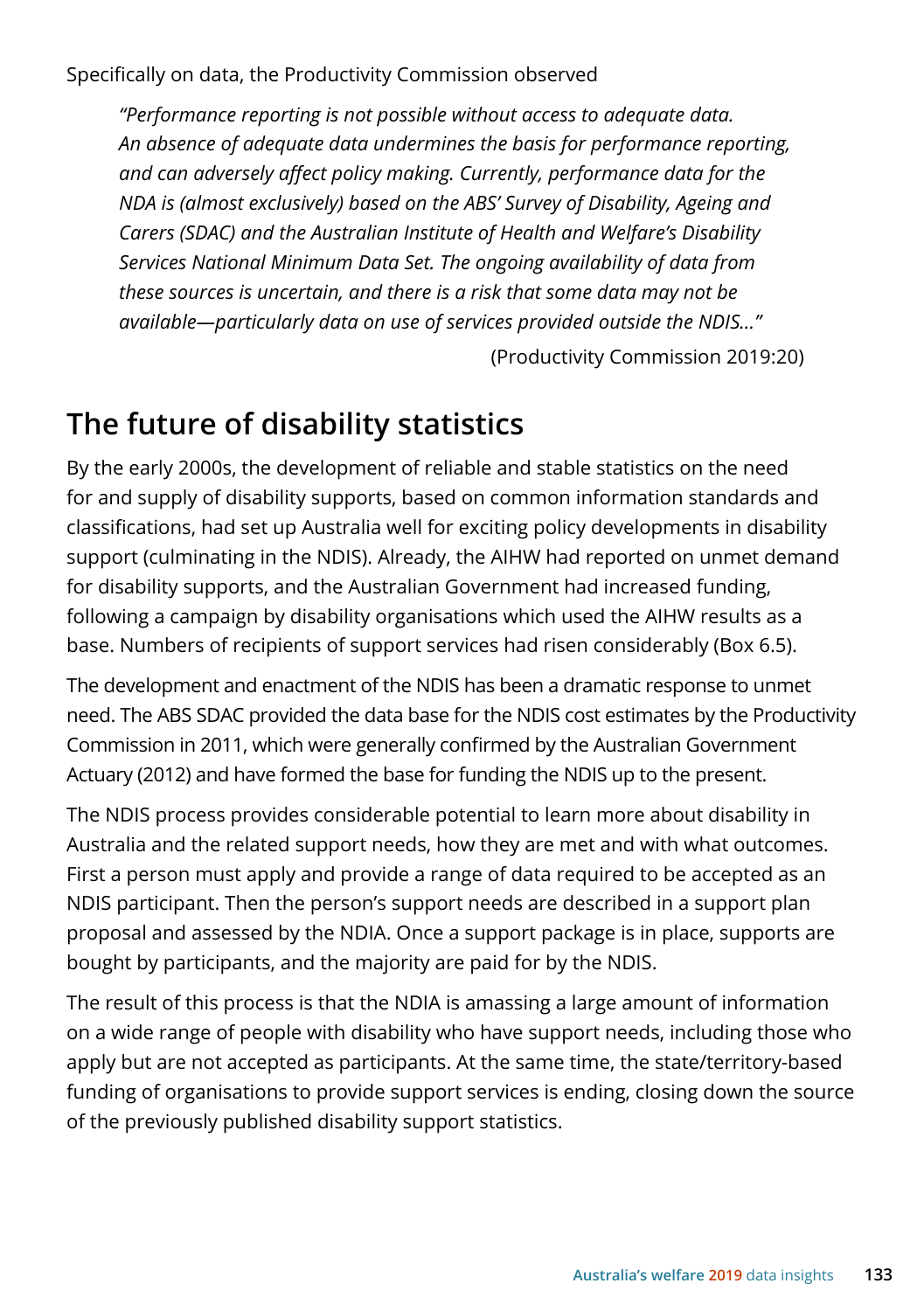The NDIA publishes a range of material, including quarterly reports (see www.ndis.gov.au/about-us/publications/quarterly-reports) and, since July 2019, a new website, which improves data accessibility (www.ndis.gov.au/about-us/dataand-insights). Together these sources provide data on NDIS performance indicators, some statistical information on applicants, including their type of disability and the NDIS calculation of level of functioning, participant outcome reports, family and carer outcome reports, thematic analyses on special topics, and information on participant satisfaction. Quarterly reports are made available to the public, within approximately 6 weeks of the end of the quarter, in the form of reports and dashboards. It is understood that the NDIA is working with other agencies to consider the potential to link NDIS data with other sources (see also below).

The potential for improved statistics has not yet been fully realised. The performance indicators published each quarter by NDIA relate mostly to NDIS performance and sustainability, not to what participants receive. For example, at the participant level, there is no information on the size of, or supports included in, packages. The NDIA also does not supply de-identified unit record data on participants, applicants, supports provided or any information on outcomes to statistical agencies. In addition, the NDIS data standards do not completely align with those developed for the Disability Services National Minimum Data Set (DS NMDS) collection and followed by each state/ territory and service providers, and the data dictionaries in use by the NDIA are not freely available. Not having access to metadata creates difficulties in interpreting and understanding the data produced by the NDIA, including how it relates to data produced under the previous system.

There is therefore a challenge and an opportunity to ensure that the community is fully informed about the provision and recipients of disability supports. At the time when the funding of disability supports by the community is rapidly increasing, it is vital that the NDIA and the statistical agencies report statistics and performance information that contribute to a broad picture of people with disability and their supports from not only the NDIS, but also from other services such as health, education and aged care.

These recognised challenges to ongoing national statistics come about as an unintended consequence of dramatic improvements in national arrangements for support of people with disability. It is timely to recall the importance of national statistics for policymakers, affected individuals and the broader community (see Box 6.7).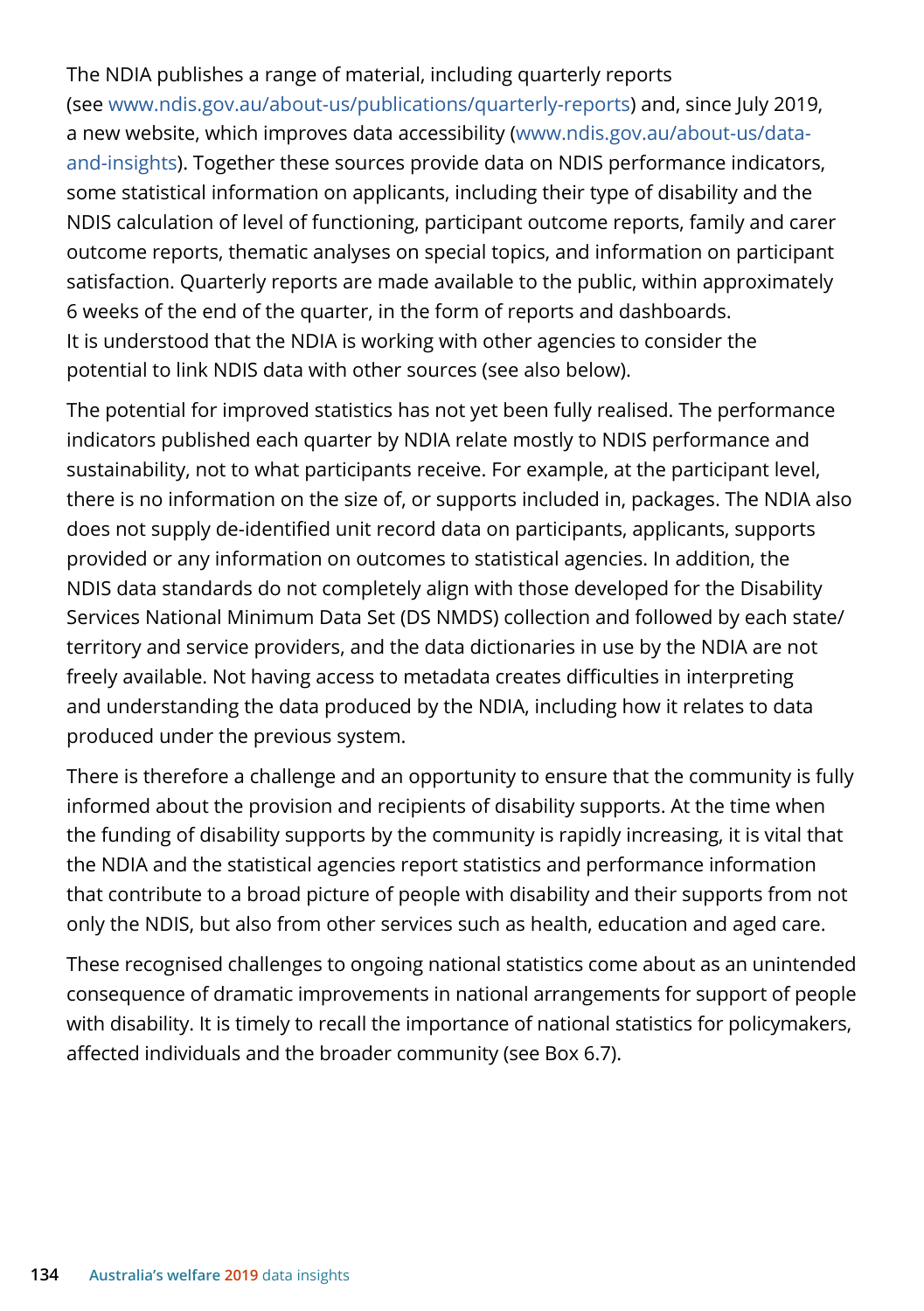#### **Box 6.7: National statistics—why, what and how**

Australian statistical practice follows the United Nations fundamental principles of official statistics. These principles recognise that official statistics 'provide an indispensable element in the information system of a democratic society, serving the Government, the economy and the public with data about the economic, demographic, social and environmental situation' (Principle 1, United Nations 2014). The necessary data may be drawn from all types of sources, including administrative records. Statistical agencies must observe scientific principles and ethical standards, and use international concepts and classifications to promote consistency and efficiency. Methods and processes should be made public. Individual data must be kept confidential, with data being released as statistics.

The AIHW and the ABS follow these principles in producing national statistics. In addition, the AIHW presents a biennial welfare report to the Minister for Health containing information and statistics about: the provision of welfare services to the Australian people; and an outline of the development of welfare-related information and statistics.

There are accepted methodologies for the design of official statistical collections and large national databases. These methods are sometimes set out in guides explaining the principles and processes for statistical collections (for example AIHW 2007b; WHO & UNESCAP 2008). Such resources expand on design themes including: the importance of collaborative planning and being clear about purpose and the key questions to be answered; the importance of stakeholder consultation, collaboration and field testing; and using data standards to promote quality and consistency. The full cycle of design, collection and publication is completed when useful and respectful statistics that satisfy the user purposes and needs originally agreed are publicly released.

There are opportunities to improve national statistics about the experience of people with disability. For example, the development of data integration agencies by the Australian Government—alongside the now well-established data linkage capacity of the AIHW, the ABS and many states and territories—provides far more capacity to bring data together, under well-established data protection and ethics arrangements, to describe and understand the situation of people with disability. Building on this, in late 2018, the Australian Digital Council agreed to progress a pilot to build a longitudinal and enduring cross-jurisdictional data asset to improve services for people with disability (ADC 2018). The pilot development is being led by several state governments, the Australian Government and the AIHW, in collaboration with the NDIA.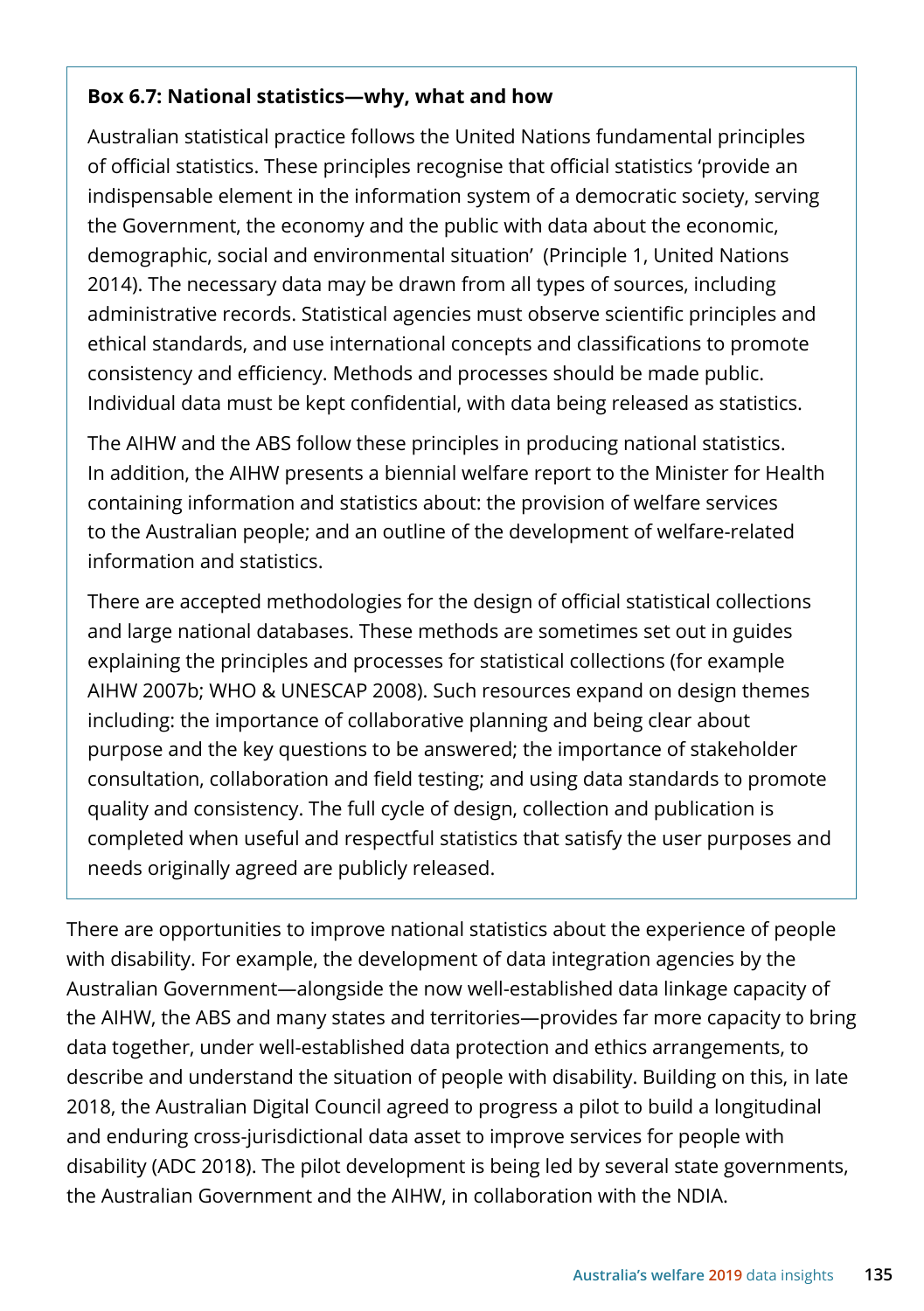If progressed, such a data asset has the potential to solve a problem common to both previous and existing data about disability; namely the need for improved understanding of the extent to which people with disability access services provided outside of the specialist disability system, such as mental health, housing and education services. Depending on its shape, it may also improve understanding of the pathways and outcomes of people with disability over time, including pre- and post-NDIS implementation.

There may also be opportunities for improving disability data via development of a new national disability strategy for beyond 2020. The recent review of the NDA highlights some of the data challenges in understanding outcomes for people with disability, recommending it be revitalised and better integrated with the National Disability Strategy to:

- 'improve cohesion in intergovernmental arrangements for disability policy …
- clarify the roles and responsibilities of governments in the NDA …
- improve accountability mechanisms under the NDA' (Productivity Commission 2019:5).

This review highlights that developing an overall plan for disability data is important because not all people with disability will be NDIS participants. A new national disability strategy for beyond 2020 can hopefully include such a plan. The combination of continued support for regular conduct of the ABS SDAC (with SDAC 2018 due for release in late 2019), improved access to NDIA data, considering how to capture information about specialist disability services offered outside the NDIA, and data linkage all have great potential to provide a more complete picture of people with disability in Australia.

At the same time, there is an urgent need for improved data collection on the rapidly growing disability support industry and workforce. The industry and occupation classifications used by the ABS are not able to distinguish employees of the aged care and disability support sectors. The ability to separately identify these occupations has been identified as a much needed improvement.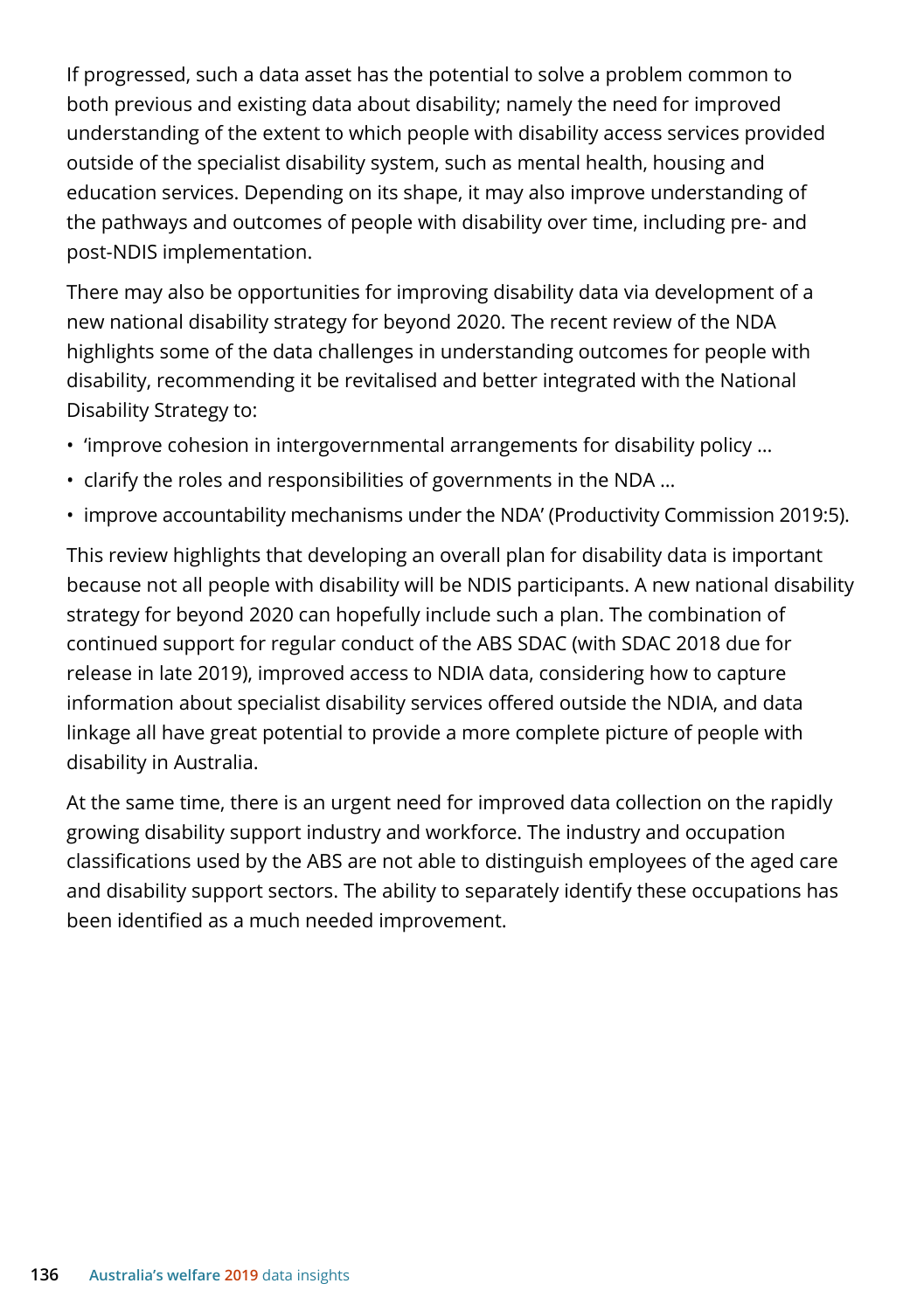The information vision that has driven disability data development and analysis in recent decades has served the community well—to ensure data are talking the same language as people and policy, and are consistent across sectors. This vision requires ongoing effort to develop and use national data standards across sectors, including attention to the common concepts and language in international classifications such as the ICF. Administrative data derive from operational management systems and these also should be designed in awareness of these standards; there is a general absence of sound ICFbased assessment tools for functioning and disability. 'Joined-up' analysis is further aided by technical processes such as statistical linkage keys and identifiers in mainstream services, used appropriately with full respect for individual confidentiality and privacy. The vision requires that data are available in various forms to the diversity of stakeholders, to inform the public, foster research and to hold up a mirror to public policy.

The interplay of philosophy, advocacy, reform, policy and statistics created this information vision. It is built on communication: ongoing awareness, collaboration and consultation across sectors. Ideas and advocacy have driven policy reform, and advocates have been involved in policy consultations and development. Statisticians have participated and generated consultation about data, and have designed data collections and analyses to monitor policy, so as to answer questions asked by advocates and policymakers, and inform Australian society generally.

The NDIS is a historic policy and service shift—the realisation of ideas, goals and work over many years. This article has described how national statistics were an agent of these changes. Now national statistical reporting must keep pace with change, based on collaboration among all those involved in the fruitful interplay of ideas, policy and national data.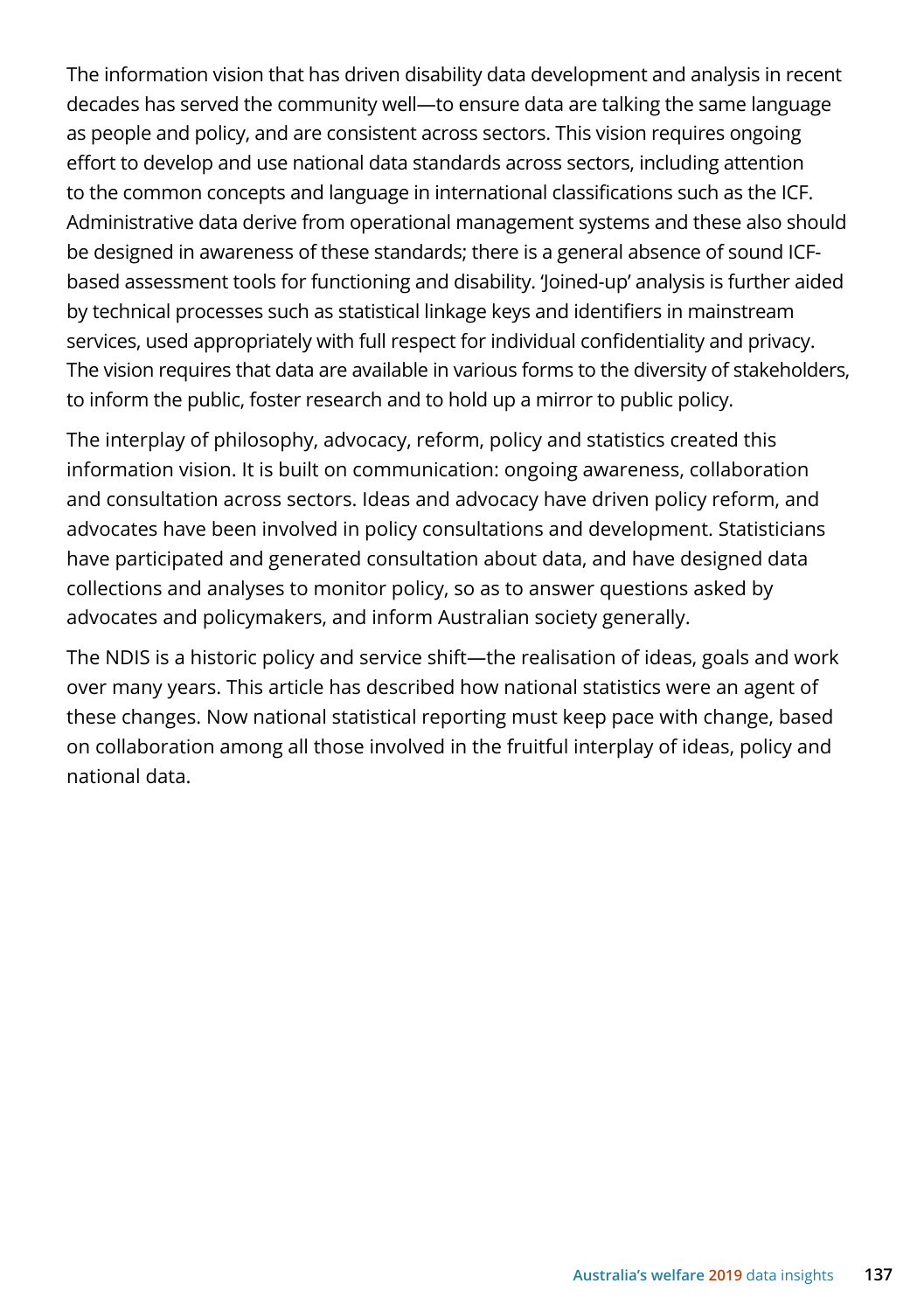# **References**

ABS (Australian Bureau of Statistics) 1981 Handicapped persons survey. ABS cat. no. 4343.0. Canberra: Australian Government Publishing Service.

ABS 2016. Microdata: disability, ageing and carers, Australia, 2015. ABS cat. no. 4430.0.30.002. Canberra: ABS.

ABS & AIHW (Australian Institute of Health and Welfare) 2005. The health and welfare of Australia's Aboriginal and Torres Strait Islander peoples 2005. ABS cat. no. 4704.0 & AIHW cat. no. IHW 14. Canberra: ABS.

ACD (Australian Digital Council) 2018. Australian Digital Council Communiqué, 7 December 2018. Canberra: Department of Prime Minister and Cabinet. Viewed 27 June 2019, <https://www.pmc. gov.au/sites/default/files/publications/communique-digital-council-20181207.pdf>.

AIHW (Australian Institute of Health and Welfare) 1993. Australia's welfare 1993: services and assistance. Cat. no. AIHW 27. Canberra: Australian Government Publishing Service.

AIHW 1995. Australia's welfare 1995: services and assistance. Cat. no. AIHW 28. Canberra: Australian Government Publishing Service.

AIHW 1997a. Australia's welfare 1997: services and assistance. Cat. no. AUS 8. Canberra: AIHW.

AIHW 1997b. Effectiveness indicators and descriptors: first results for disability services. Cat. no. WWP 15. Canberra: AIHW.

AIHW 1999. Australia's welfare 1999: services and assistance. Cat. no. AIS 16. Canberra: AIHW.

AIHW 2001. Australia's welfare 2001. Cat. no. AUS 24. Canberra: AIHW.

AIHW 2002. Unmet need for disability services: effectiveness of funding and remaining shortfall. Cat. no. DIS 26. Canberra: AIHW.

AIHW 2003a. Australia's national disability services data collection: redeveloping the Commonwealth–State/Territory Disability Agreement National Minimum Data Set (CSTDA NMDS). Disability series. Cat. no. DIS 30. Canberra: AIHW.

AIHW 2003b. Australia's welfare 2003. Cat. no. AUS 41. Canberra: AIHW.

AIHW 2004. National community services data dictionary, version 3. Cat. no. HWI 65. Canberra: AIHW.

AIHW 2005. Australia's welfare 2005. Cat. no. AUS 65. Canberra: AIHW.

AIHW 2006. Disability rates among Aboriginal and Torres Strait Islander people—updating the Indigenous factor in disability services performance indicator denominators. Welfare working paper no. 50. Cat. no. DIS 45. Canberra: AIHW.

AIHW 2007a. A guide to data development. Cat. no. HWI 94. Canberra: AIHW.

AIHW 2007b. Australia's welfare 2007. Cat. no. AUS 93. Canberra: AIHW.

AIHW 2007c. Current and future demand for specialist disability services. Disability series. Cat. no. DIS 50. Canberra: AIHW.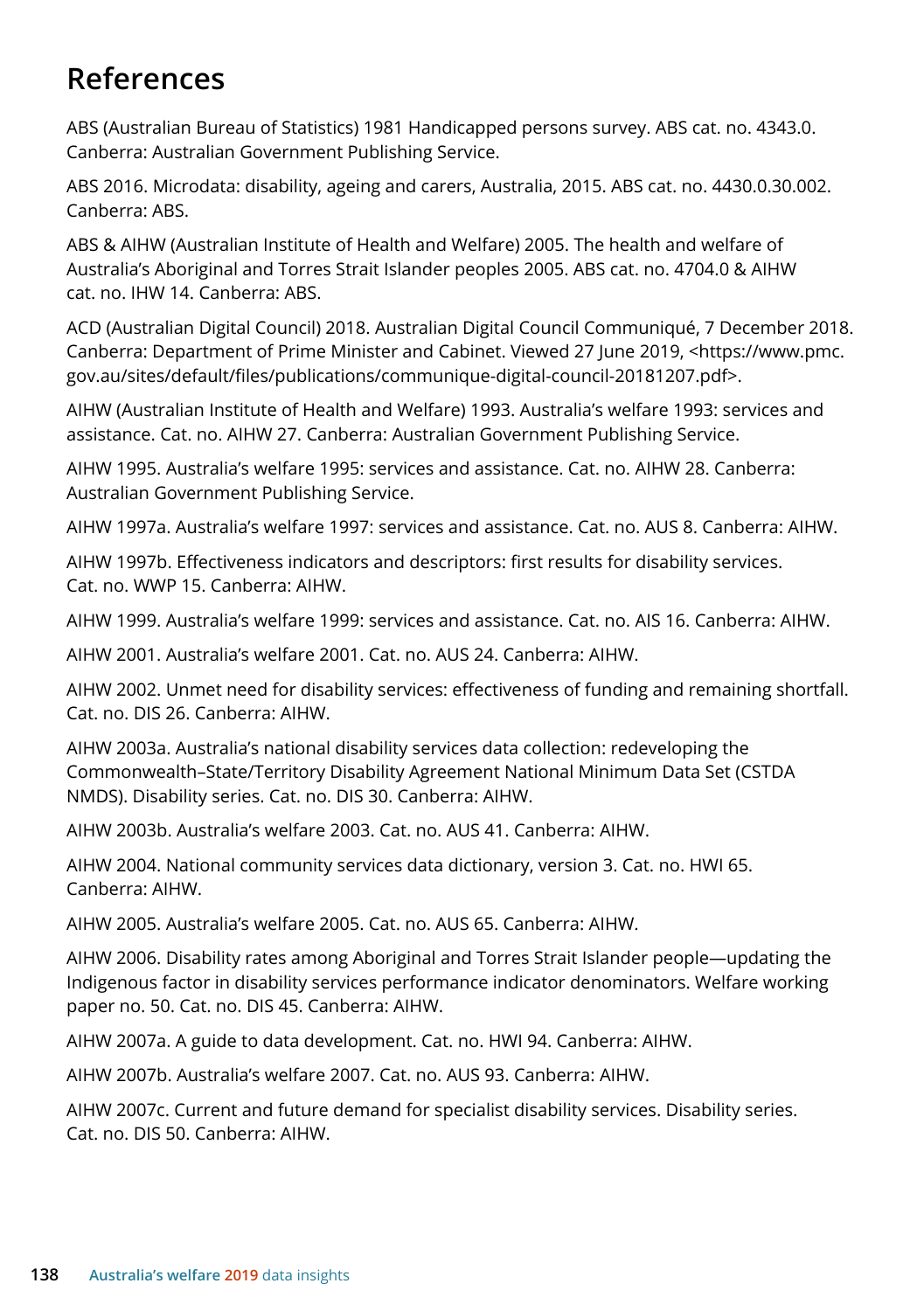AIHW 2008. Disability in Australia: trends in prevalence, education, employment and community living. Bulletin no. 61. Cat. no. AUS 103. Canberra: AIHW.

AIHW 2009. Australia's welfare 2009. Australia's welfare series no. 9. Cat. no. AUS117. Canberra: AIHW.

AIHW 2010. Health of Australians with disability: health status and risk factors. Bulletin no. 83 Cat. no. AUS 132. Canberra: AIHW.

AIHW 2011a. Australia's welfare 2011. Australia's welfare series no. 10. Cat. no. AUS 142. Canberra: AIHW.

AIHW 2011b. Disability support services 2008–09: report on services provided under the Commonwealth State/Territory Disability Agreement and the National Disability Agreement. Disability series. Cat. no. DIS 58. Canberra: AIHW.

AIHW 2011c. Disability support services 2009–10: report on services provided under the National Disability Agreement. Disability series. Cat. no. DIS 59. Canberra: AIHW.

AIHW 2012. Disability support services: services provided under the National Disability Agreement 2010–11. Disability series. Cat. no. DIS 60. Canberra: AIHW.

AIHW 2013a. Australia's welfare 2013. Australia's welfare series no.11. Cat. no. AUS 174. Canberra: AIHW.

AIHW 2013b. Specialist Homelessness Services Collection manual. Cat. no. HOU 268. Canberra: AIHW.

AIHW 2014. People using both Disability Services and Home and Community Care 2010–11: technical report. Data linkage series no. 17. CSI 19. Canberra: AIHW.

AIHW 2015. Australia's welfare 2015. Australia's welfare series no. 12. Cat. no. AUS 189. Canberra: AIHW

AIHW 2017a. Australia's welfare 2017. Australia's welfare series no. 13. Cat. no. AUS 214. Canberra: AIHW.

AIHW 2017b. Disability support services: services provided under the National Disability Agreement 2015–16. Bulletin no. 140. Cat. no. AUS 212. Canberra: AIHW.

AIHW 2018. Disability support services: services provided under the National Disability Agreement 2016–17. Bulletin no. 144. Cat. no. AUS 223. Canberra: AIHW.

AIHW 2019. Disability support services: services provided under the National Disability Agreement 2017–18. Bulletin no. 147. Cat. no. DIS 73. Canberra: AIHW.

Australian Government Actuary 2012. NDIS costings—review by the Australian Government Actuary. Canberra: Treasury, Australian Government. Viewed 9 July 2019, <https://treasury.gov. au/sites/default/files/2019-03/doc1.pdf>.

Baume P & Kay K 1995. Working solution: report of the Strategic Review of the Commonwealth Disability Services Program. Canberra: Australian Government Publishing Service.

Disability Discrimination Act 1992. No. 135 of 1992. Canberra: Commonwealth of Australia.

Disability Services Act 1986. No. 129 of 1986. Canberra: Commonwealth of Australia.